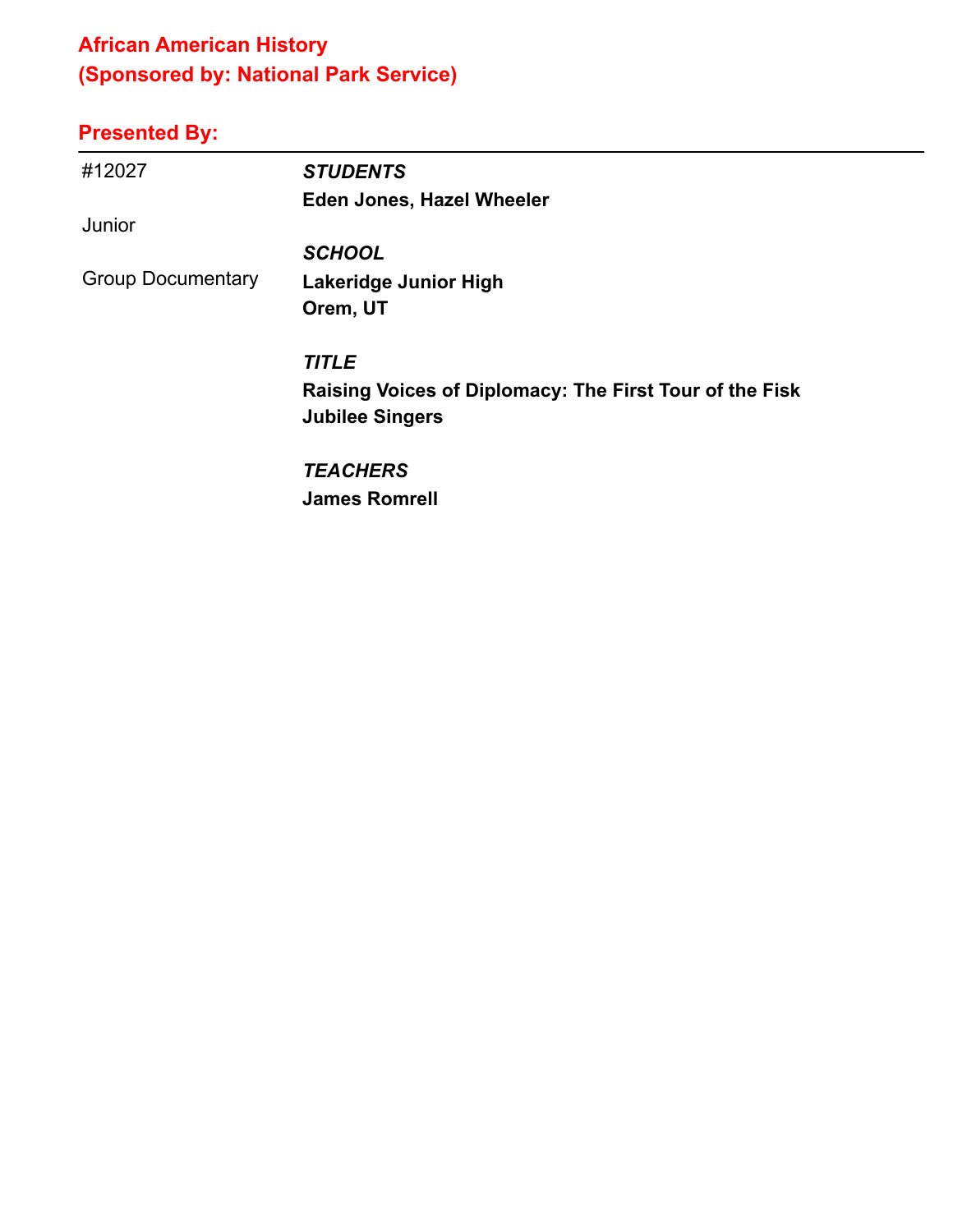## **African American History (Sponsored by: National Park Service)**

| #22012                   | <b>STUDENTS</b>                                        |
|--------------------------|--------------------------------------------------------|
|                          | Jimmy Song, Midas Huang, Owen Chen, Yuki Hashimoto     |
| Senior                   |                                                        |
|                          | <b>SCHOOL</b>                                          |
| <b>Group Documentary</b> | <b>Shanghai Smic Private School</b>                    |
|                          | Shanghai, CHS                                          |
|                          | <b>TITLE</b>                                           |
|                          | <b>Acceptance Before Equality: Integration Through</b> |
|                          | <b>Service</b>                                         |
|                          | <b>TEACHERS</b>                                        |
|                          | <b>Roy McMaster</b>                                    |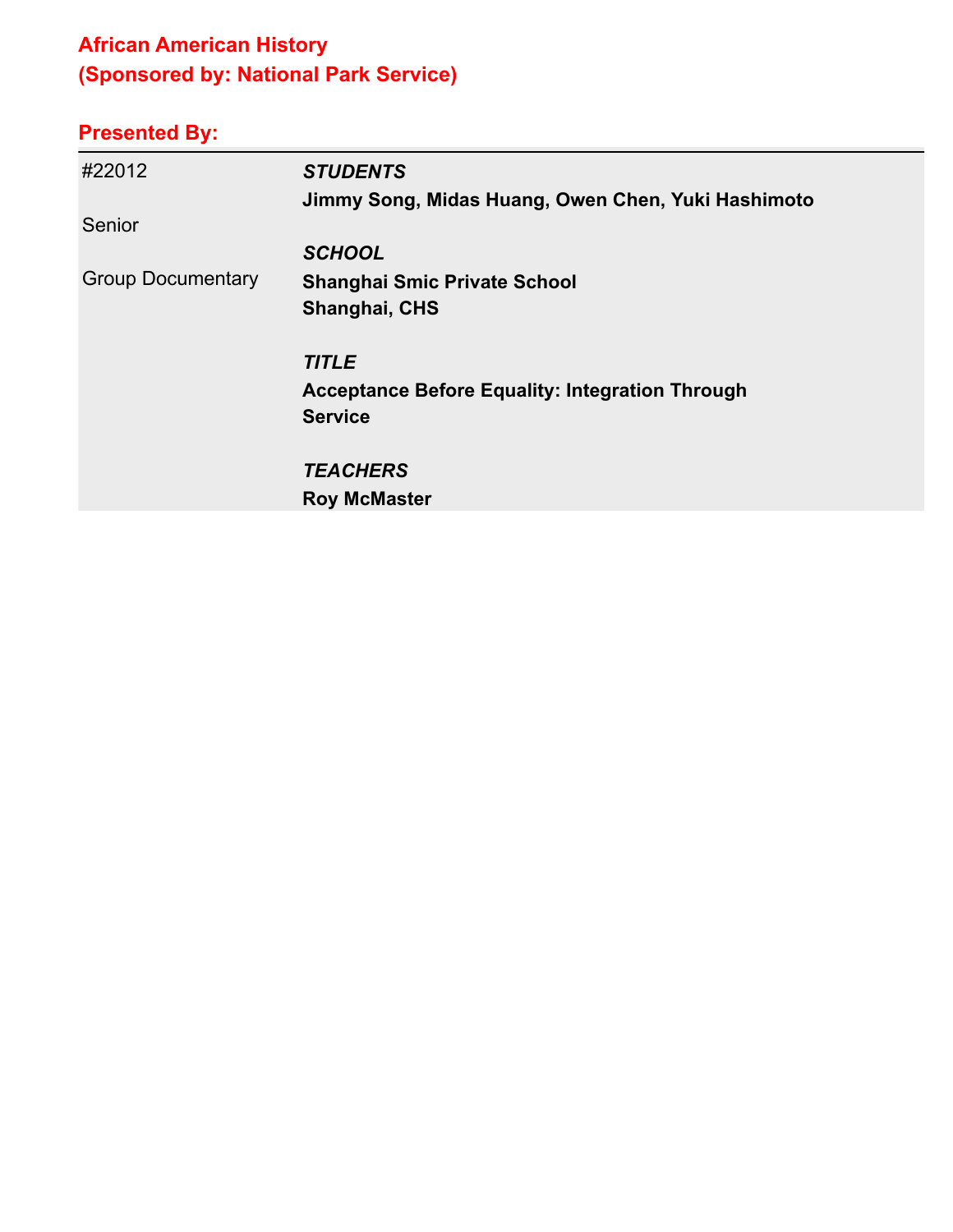## **American Labor History (Sponsored by: American Labor Studies Center)**

| #22017                   | <b>STUDENTS</b>                                       |
|--------------------------|-------------------------------------------------------|
|                          | <b>Catherine Whelchel, Harlie Grenead</b>             |
| Senior                   |                                                       |
|                          | <b>SCHOOL</b>                                         |
| <b>Group Documentary</b> | <b>Spring Hill High School</b>                        |
|                          | Columbia, TN                                          |
|                          | <b>TITLE</b>                                          |
|                          | Monster in the Bullpen: How a Small Strike Led to the |
|                          | Labor Union Debate in the Trial of the Century        |
|                          | <b>TEACHERS</b>                                       |
|                          | <b>Scott Johnson</b>                                  |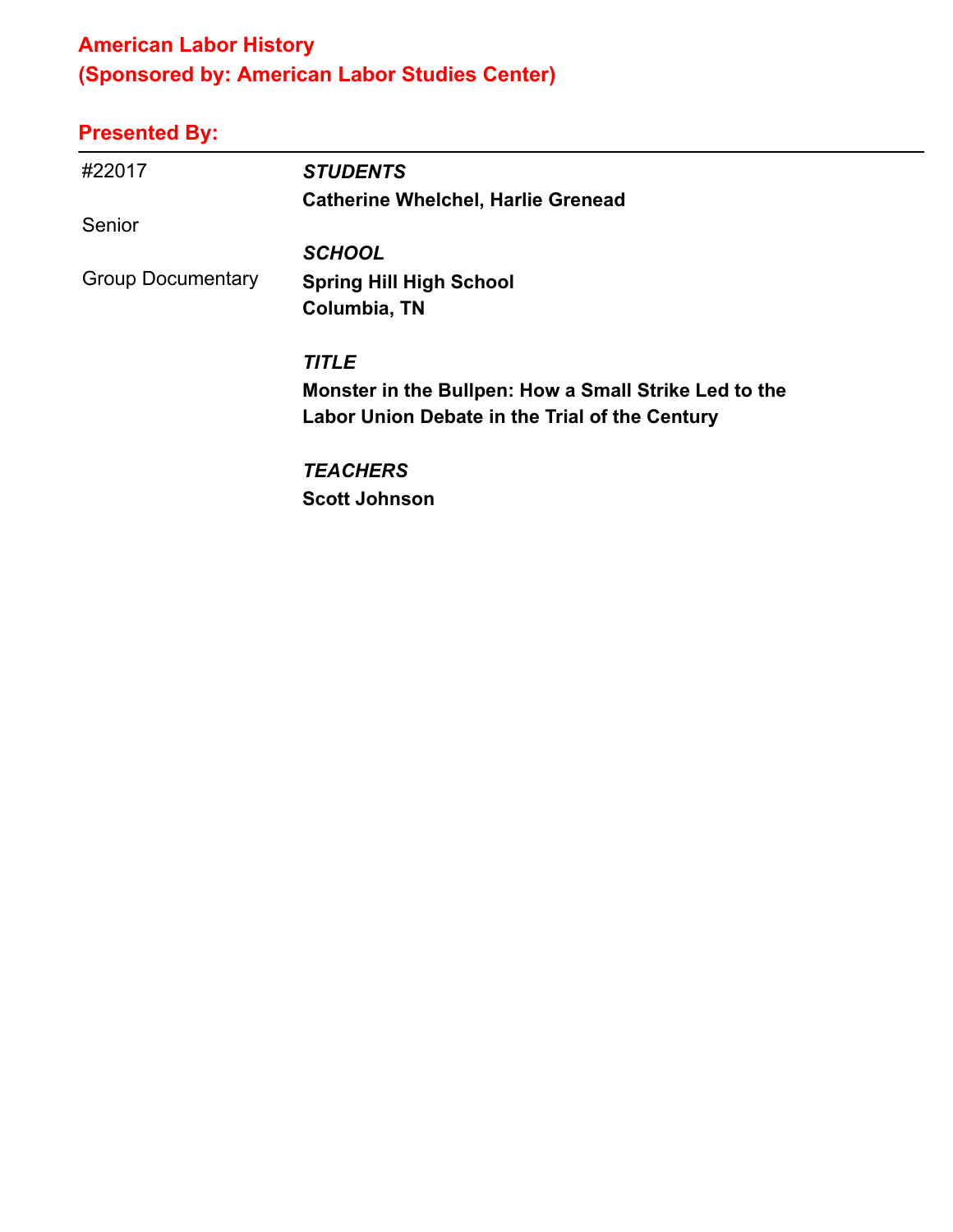## **Asian American History (Sponsored by: National Park Service)**

| #17066                    | <b>STUDENTS</b>                                     |
|---------------------------|-----------------------------------------------------|
|                           | <b>Lillian Frideres</b>                             |
| Junior                    |                                                     |
|                           | <b>SCHOOL</b>                                       |
| <b>Individual Website</b> | <b>Nevada Middle School</b>                         |
|                           | Nevada, IA                                          |
|                           | <b>TITLE</b>                                        |
|                           | Vietnamese Refugees in Iowa: Ray's Humanitarian and |
|                           | <b>Controversial Relocation</b>                     |
|                           | <b>TEACHERS</b>                                     |
|                           | <b>Randy Davis</b>                                  |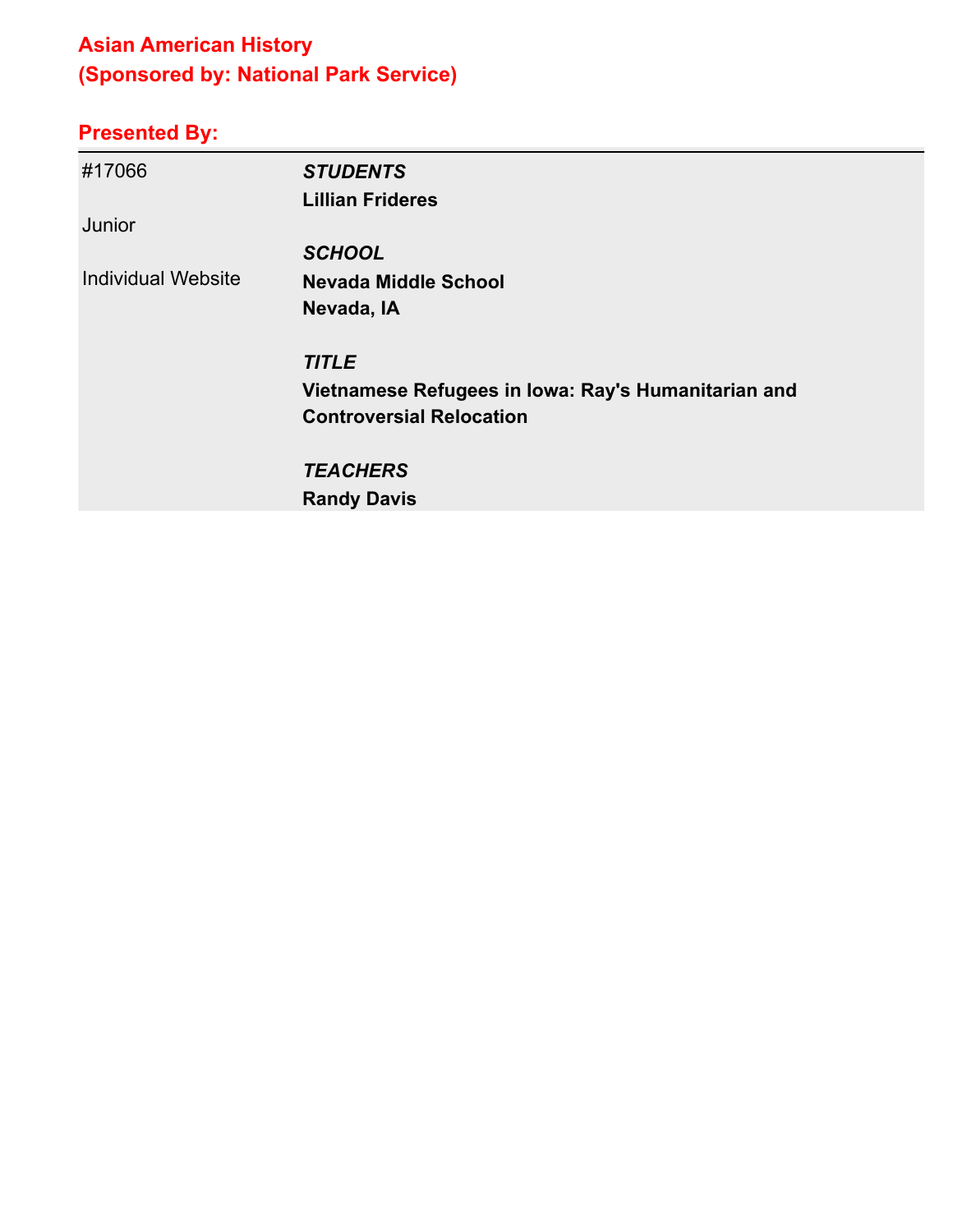## **Asian American History (Sponsored by: National Park Service)**

| #27046                    | <b>STUDENTS</b>                                    |
|---------------------------|----------------------------------------------------|
|                           | <b>Nagasriya Ramisetty</b>                         |
| Senior                    |                                                    |
|                           | <b>SCHOOL</b>                                      |
| <b>Individual Website</b> | <b>BASIS Peoria</b>                                |
|                           | Phoenix, AZ                                        |
|                           | <b>TITLE</b>                                       |
|                           | Reading Between the Lines: Debate and Diplomacy in |
|                           | <b>Japanese American Internment</b>                |
|                           | <b>TEACHERS</b>                                    |
|                           | <b>Andrew Estes</b>                                |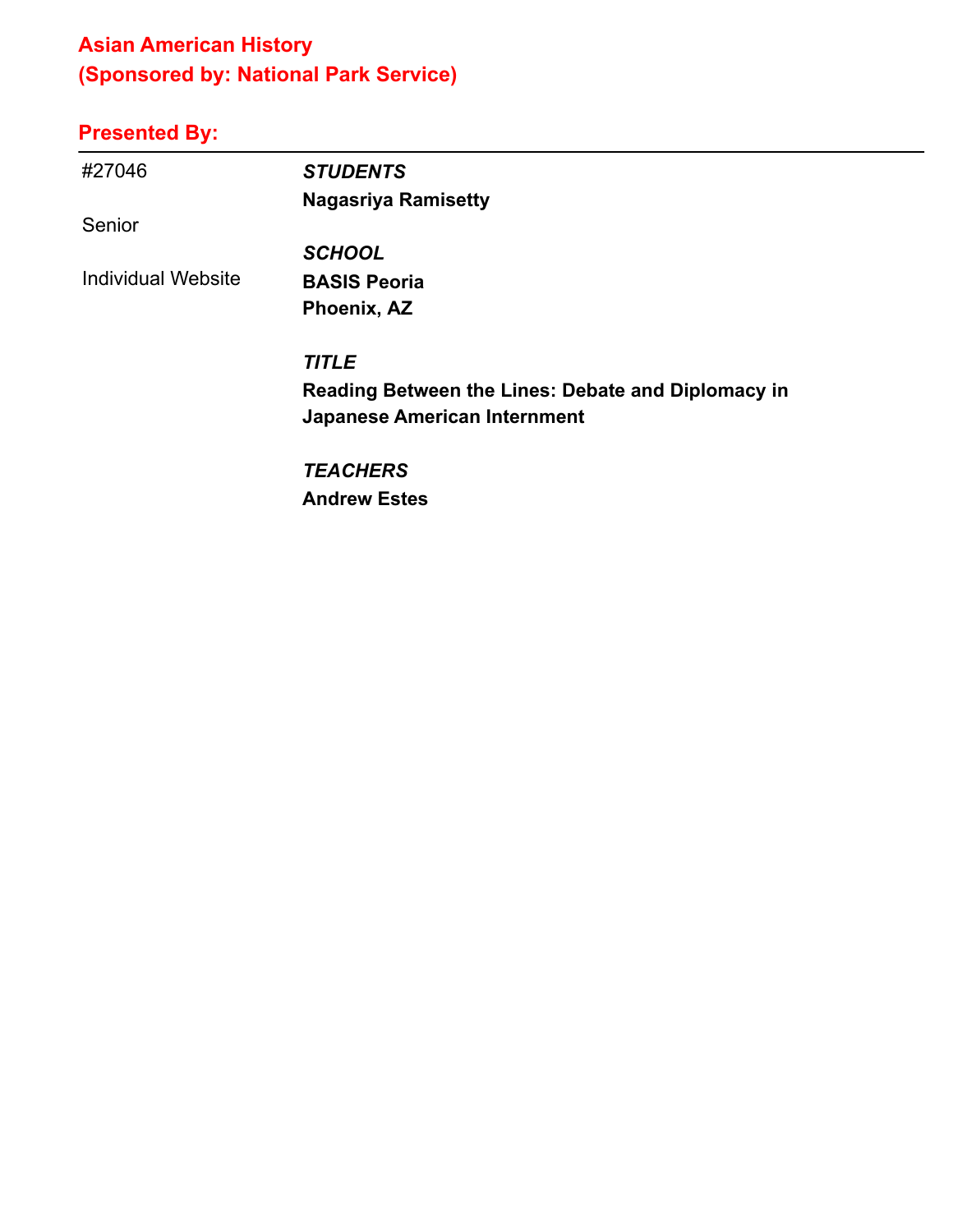## **Captain Ken Coskey Naval History Prize (Sponsored by: Naval Historical Foundation)**

| #10055 | <b>STUDENTS</b>                                    |
|--------|----------------------------------------------------|
|        | <b>Ethan Byram</b>                                 |
| Junior |                                                    |
|        | <b>SCHOOL</b>                                      |
| Paper  | <b>Noble Middle School</b>                         |
|        | <b>Berwick, ME</b>                                 |
|        | <b>TITLE</b>                                       |
|        | The Treaty of Portsmouth: How Diplomacy Led to the |
|        | End of the Russo-Japanese War                      |
|        | <b>TEACHERS</b>                                    |
|        | <b>Christa Bui</b>                                 |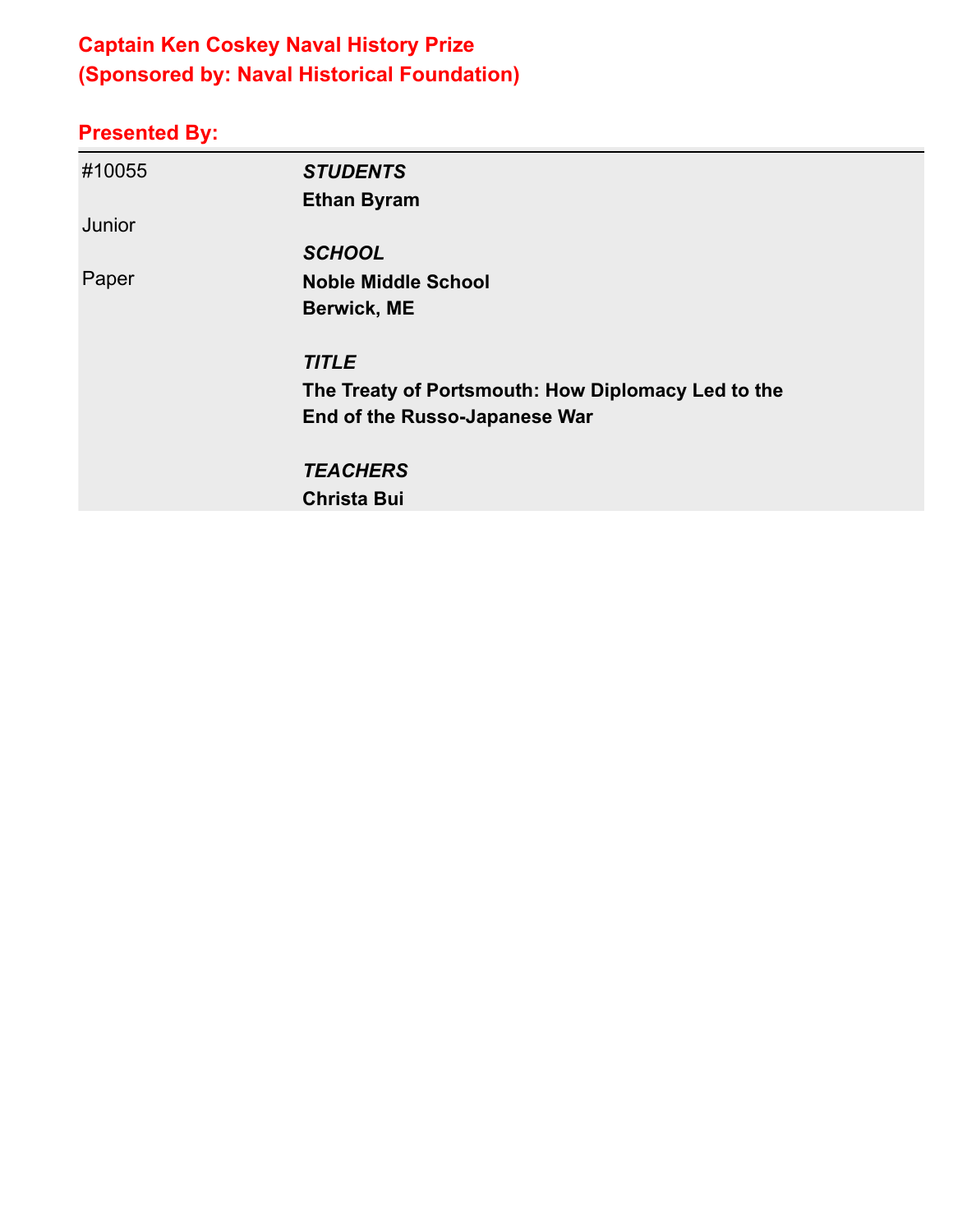## **Captain Ken Coskey Naval History Prize (Sponsored by: Naval Historical Foundation)**

#### **Presented By:**

| #20094 | <b>STUDENTS</b>                                  |
|--------|--------------------------------------------------|
|        | <b>ShaoYuan Su</b>                               |
| Senior |                                                  |
|        | <b>SCHOOL</b>                                    |
| Paper  | <b>Cary Academy</b>                              |
|        | Cary, NC                                         |
|        | <b>TITLE</b>                                     |
|        | Is the Pen Really Mightier than the Sword? Naval |
|        | Influences on 19th Century American Diplomacy    |
|        | <b>TEACHERS</b>                                  |

**Naomi Barlaz**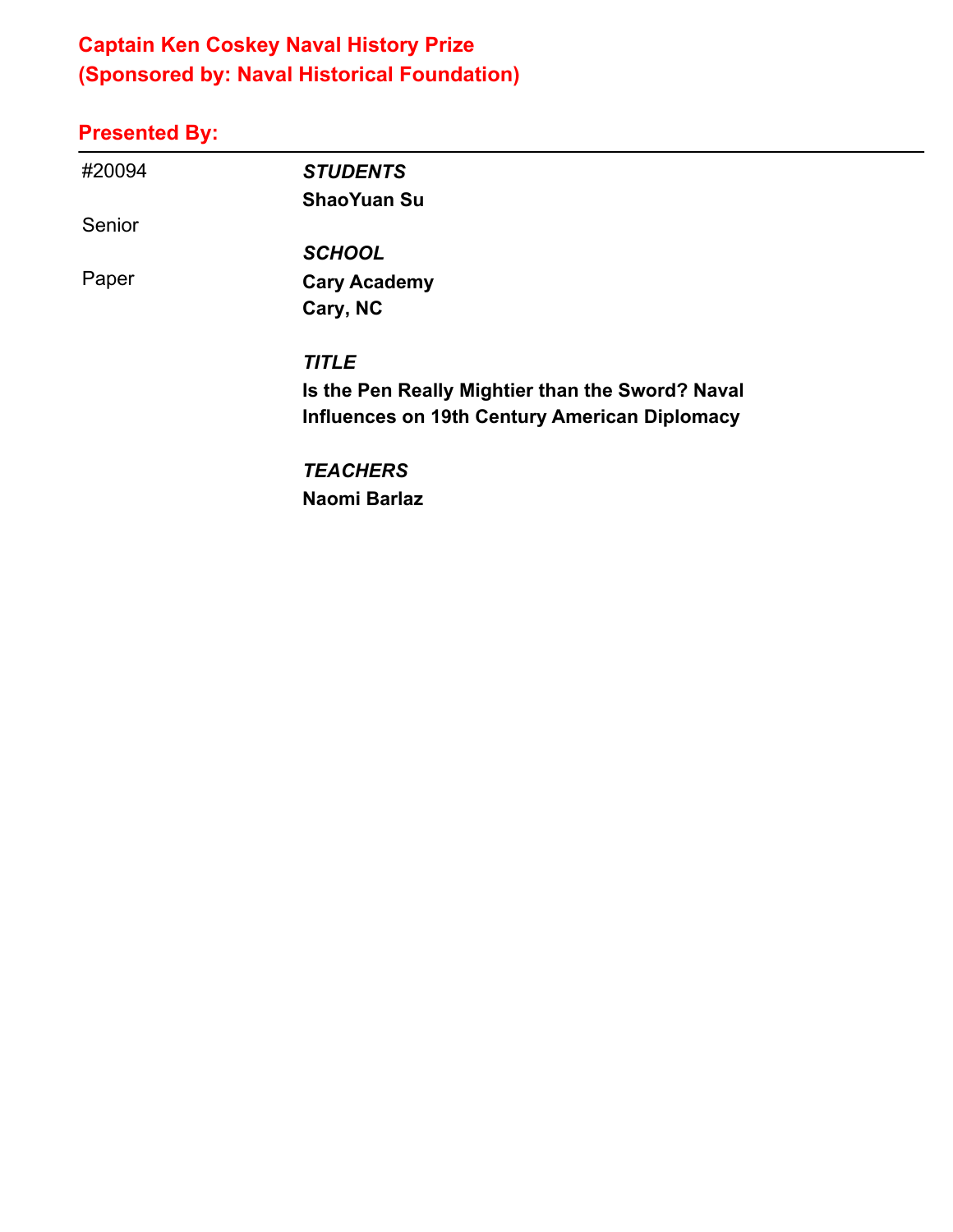#### **Chronicling America: Historic American Newspapers Prize (Sponsored by: National Endowment For The Humanities)**

| #16022               | <b>STUDENTS</b>                                  |
|----------------------|--------------------------------------------------|
|                      | Leanna French, Rebecca Duelley                   |
| Junior               |                                                  |
|                      | <b>SCHOOL</b>                                    |
| <b>Group Exhibit</b> | <b>Ten Oaks Middle School</b>                    |
|                      | Conway, SC                                       |
|                      | <b>TITLE</b>                                     |
|                      | One Nation Under God? A Righteous Debate Setting |
|                      | <b>Religious Boundaries in Public Schools</b>    |
|                      | <b>TEACHERS</b>                                  |
|                      | <b>Cameron Lentz, Sarah Bell</b>                 |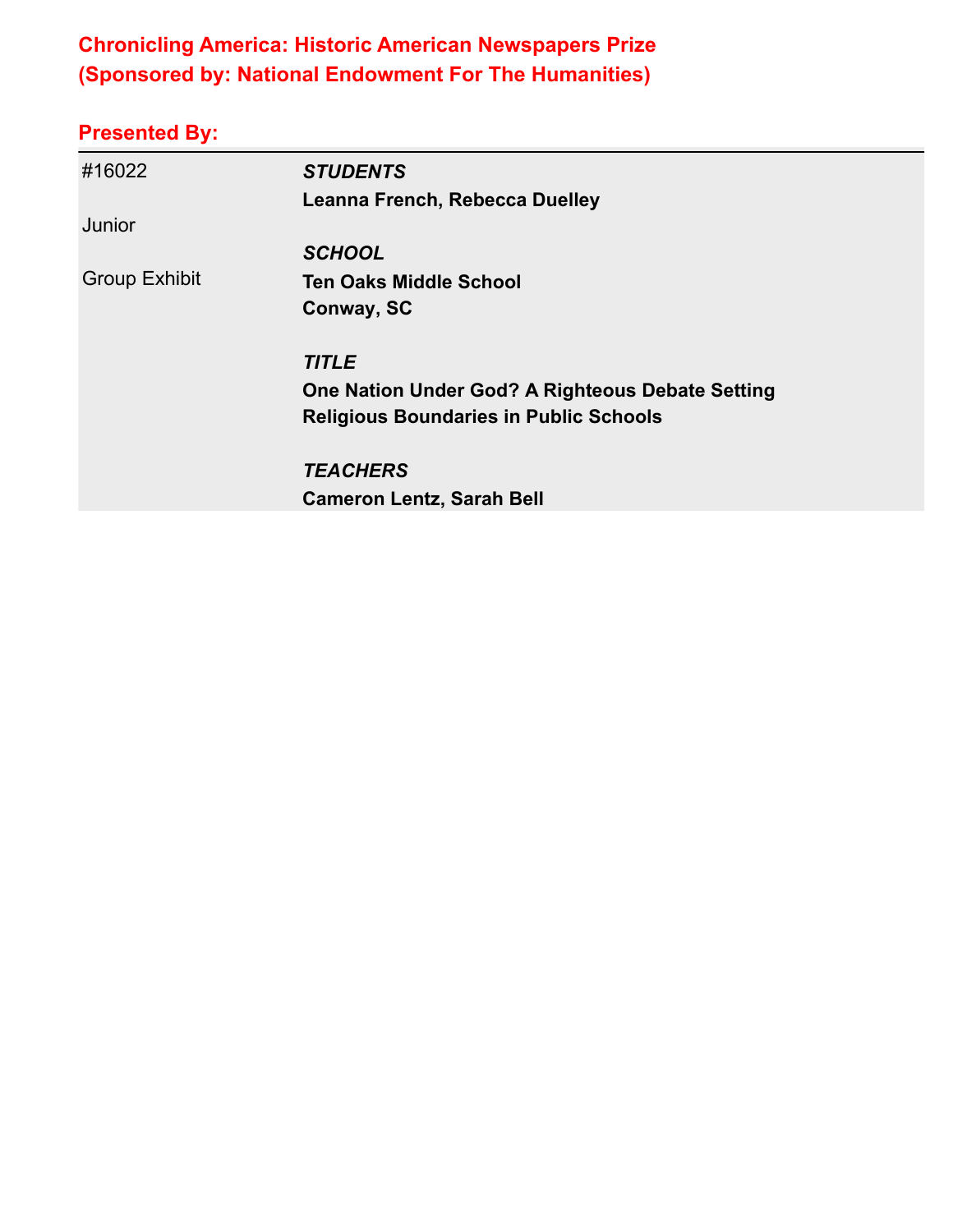#### **Chronicling America: Historic American Newspapers Prize (Sponsored by: National Endowment For The Humanities)**

| #23044      | <b>STUDENTS</b>                                  |
|-------------|--------------------------------------------------|
|             | <b>Alison Chen</b>                               |
| Senior      |                                                  |
|             | <b>SCHOOL</b>                                    |
| Individual  | <b>Whitehall High School</b>                     |
| Performance | <b>Whitehall, MI</b>                             |
|             | <b>TITLE</b>                                     |
|             | One Loved Power: The Diplomatic Legacy of Madame |
|             | <b>Chiang Kai-shek</b>                           |
|             | <b>TEACHERS</b>                                  |
|             | <b>Jan Kico</b>                                  |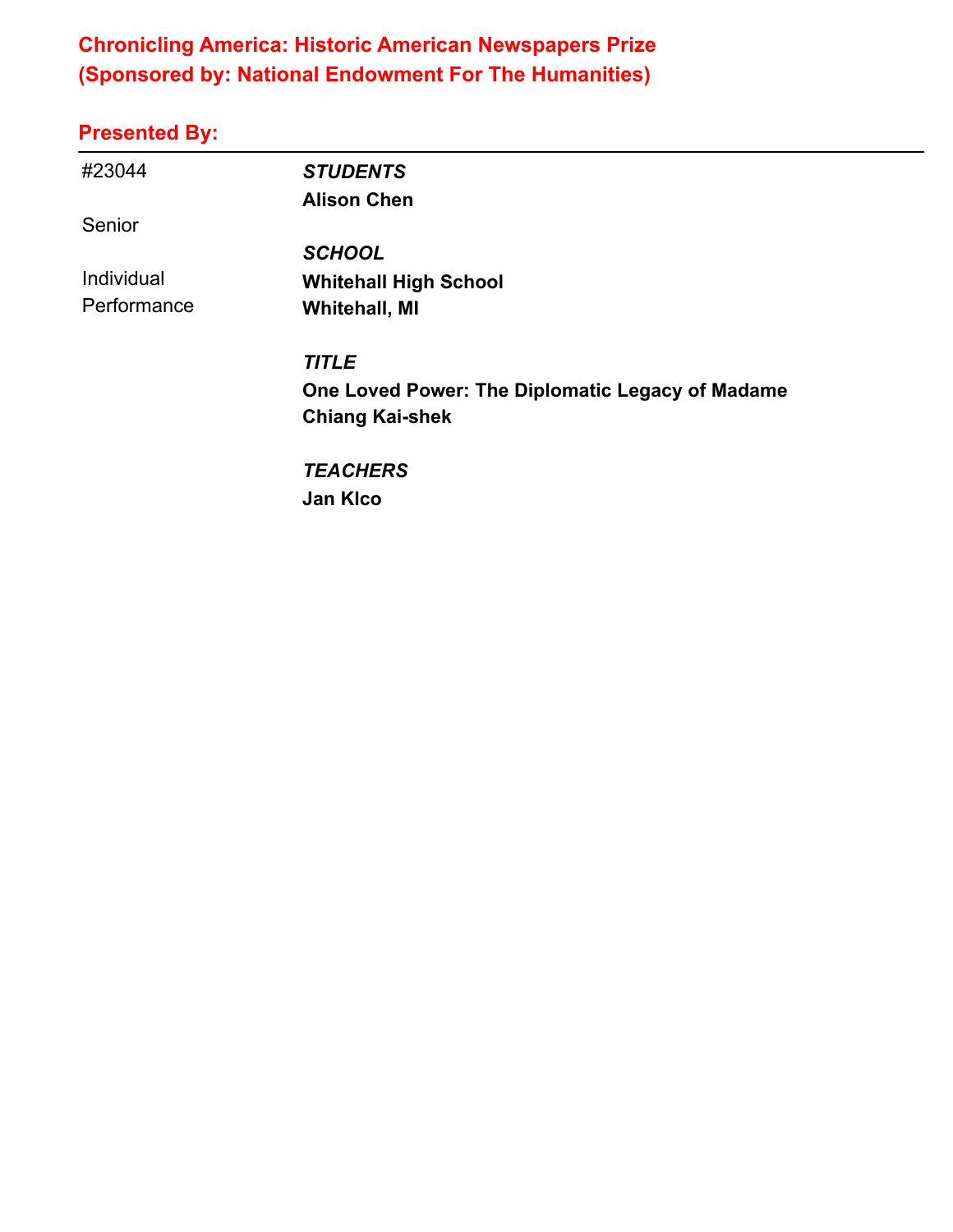## **Discovery or Exploration in History (Sponsored by: Library Of Congress)**

| #10023 | <b>STUDENTS</b>                                      |
|--------|------------------------------------------------------|
|        | <b>Rachel Mathew</b>                                 |
| Junior |                                                      |
|        | <b>SCHOOL</b>                                        |
| Paper  | <b>Timothy Edwards School</b>                        |
|        | <b>South Windsor, CT</b>                             |
|        | <b>TITLE</b>                                         |
|        | From Peru to Yale and Back Again: The Journey of the |
|        | <b>Peruvian Machu Picchu Artifacts</b>               |
|        | <b>TEACHERS</b>                                      |
|        | <b>John Smith-Horn</b>                               |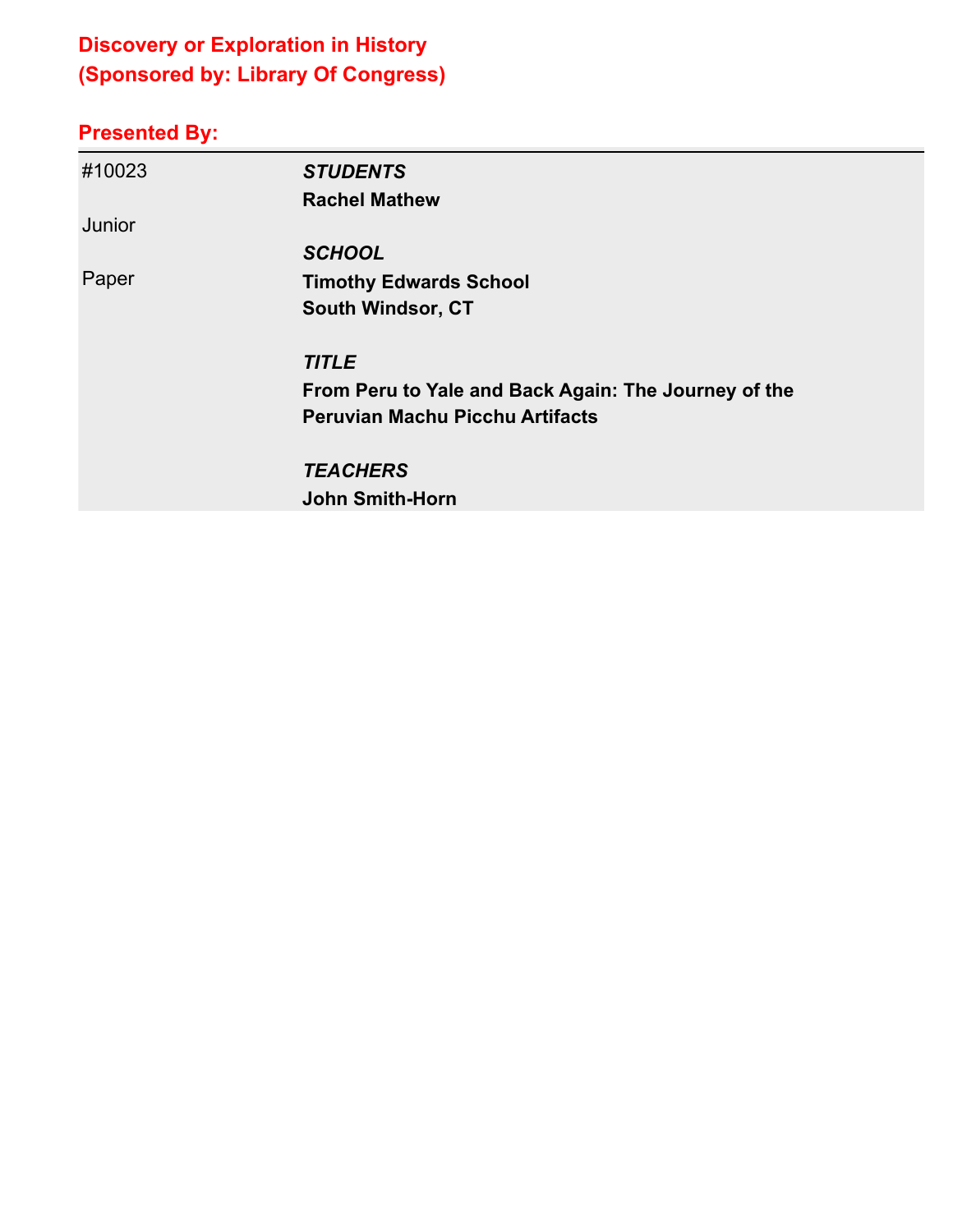## **Discovery or Exploration in History (Sponsored by: Library Of Congress)**

| #28076               | <b>STUDENTS</b>                                             |
|----------------------|-------------------------------------------------------------|
|                      | Hope Newton, Mar Heinrich Ruiz                              |
| Senior               |                                                             |
|                      | <b>SCHOOL</b>                                               |
| <b>Group Website</b> | <b>Waimea High School</b>                                   |
|                      | Hanapepe, HI                                                |
|                      | <b>TITLE</b>                                                |
|                      | <b>Mauna Kea: The Mountainous Catalyst for a Monumental</b> |
|                      | <b>Debate</b>                                               |
|                      | <b>TEACHERS</b>                                             |
|                      | <b>Keyk Capati</b>                                          |
|                      |                                                             |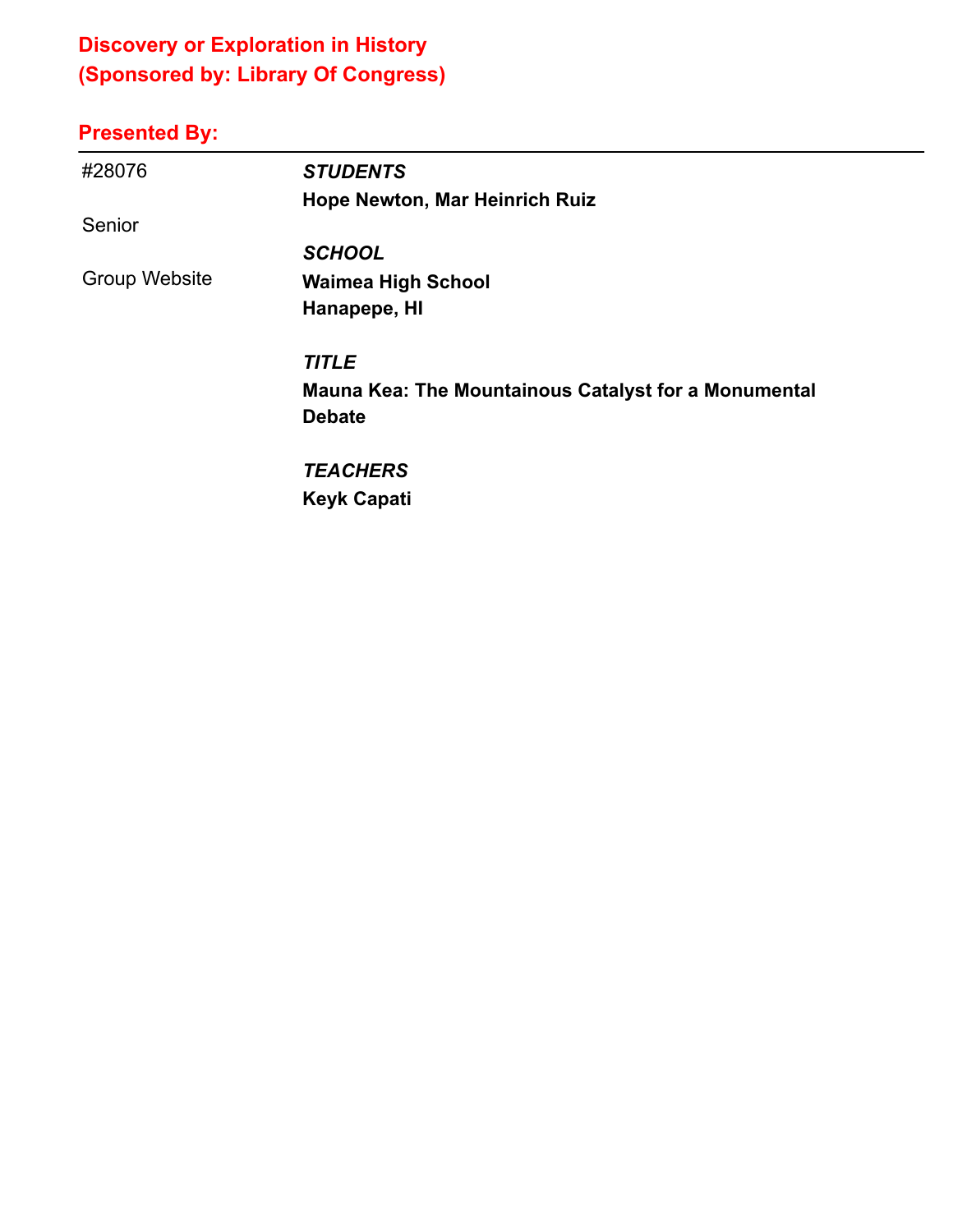## **E Pluribus Unum in History (Sponsored by: America 250 Foundation)**

| #12055                   | <b>STUDENTS</b>                                    |
|--------------------------|----------------------------------------------------|
|                          | Khyati Singh, Tina Chen                            |
| Junior                   |                                                    |
|                          | <b>SCHOOL</b>                                      |
| <b>Group Documentary</b> | <b>E F Green Junior School</b>                     |
|                          | Baytown, TX                                        |
|                          | <b>TITLE</b>                                       |
|                          | A Race to Ratification: The Road to the Perfect 36 |
|                          | <b>TEACHERS</b>                                    |
|                          | <b>Victoria Arnold</b>                             |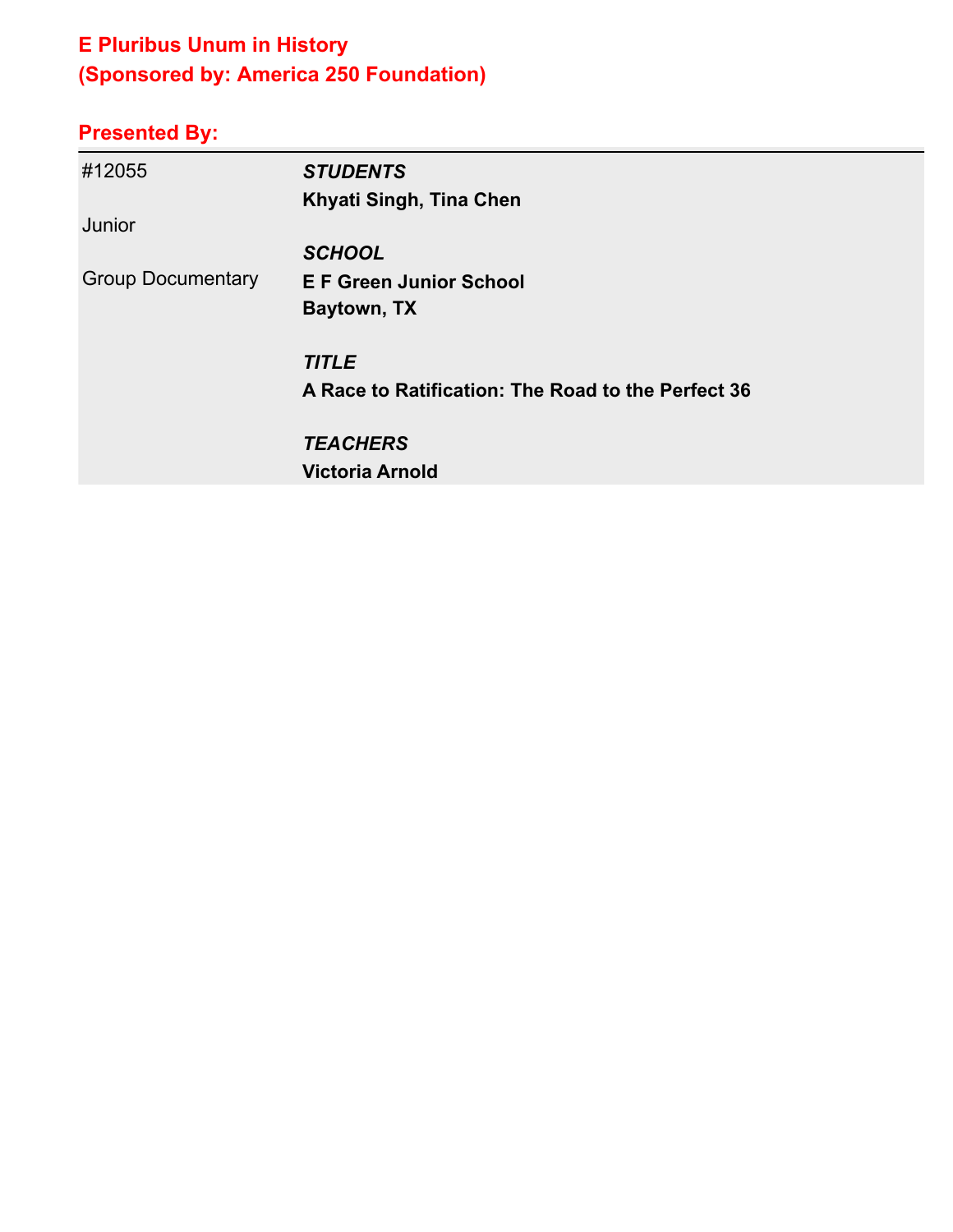## **E Pluribus Unum in History (Sponsored by: America 250 Foundation)**

| #22077                   | <b>STUDENTS</b>                              |
|--------------------------|----------------------------------------------|
|                          | Callahan Levi, Kadence Huck, Paige Franzen   |
| Senior                   |                                              |
|                          | <b>SCHOOL</b>                                |
| <b>Group Documentary</b> | Nashua-Plainfield Junior-SeniorHigh School   |
|                          | Nashua, IA                                   |
|                          | <b>TITLE</b>                                 |
|                          | Out of Their Chairs, Up the Stairs: ADA Now! |
|                          | <b>TEACHERS</b>                              |
|                          | <b>Suzan Turner</b>                          |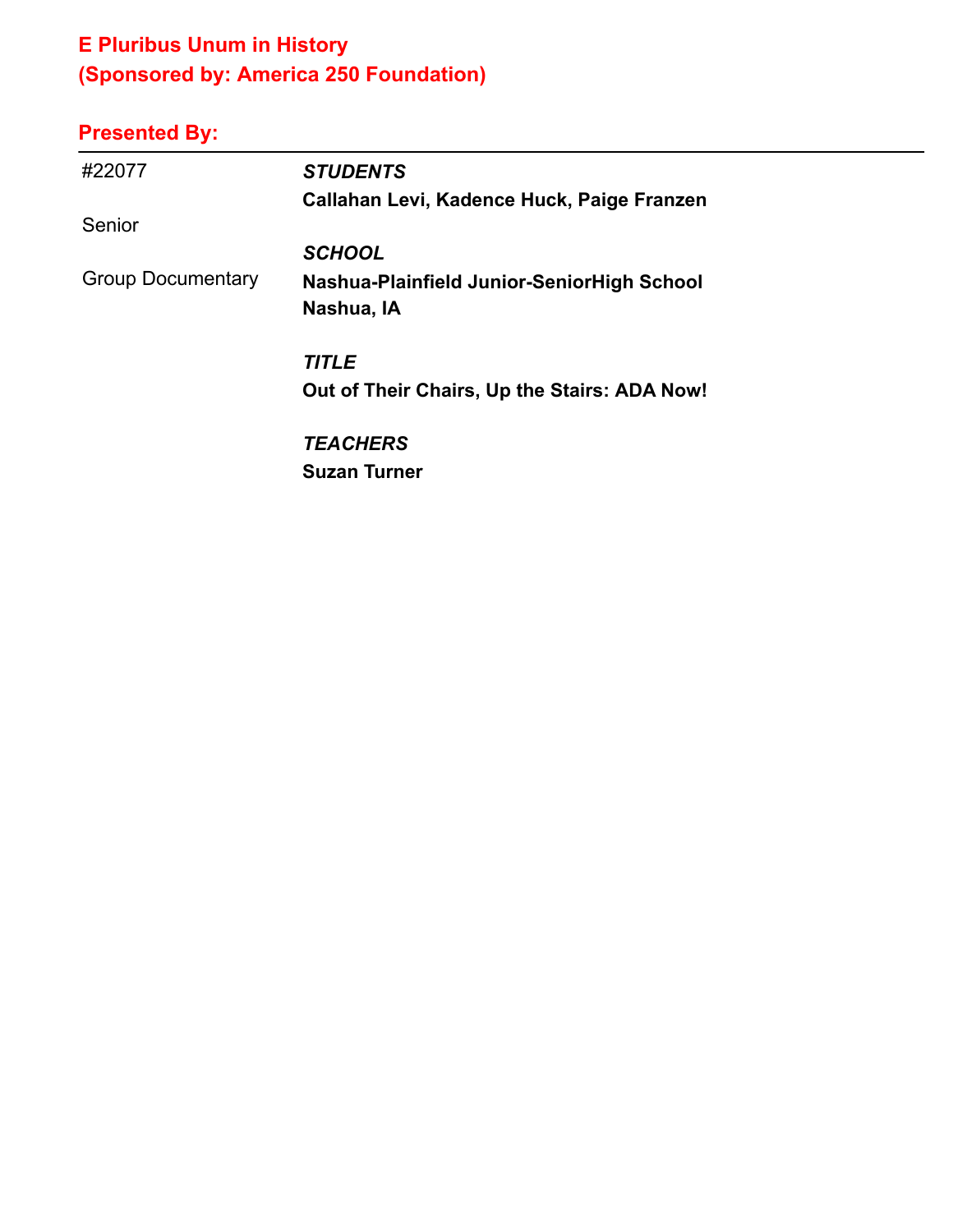## **Equality in History (Sponsored by: Celie And Tabitha Niehaus)**

| #17076             | <b>STUDENTS</b><br><b>Iris LaMoreaux</b>         |
|--------------------|--------------------------------------------------|
| Junior             |                                                  |
|                    | <b>SCHOOL</b>                                    |
| Individual Website | <b>Plymouth Elementary School</b>                |
|                    | <b>Plymouth, NH</b>                              |
|                    | <b>TITLE</b>                                     |
|                    | Why the ERA Failed: Campaign Factors and Debates |
|                    | <b>TEACHERS</b>                                  |
|                    | <b>Geneva Sambor</b>                             |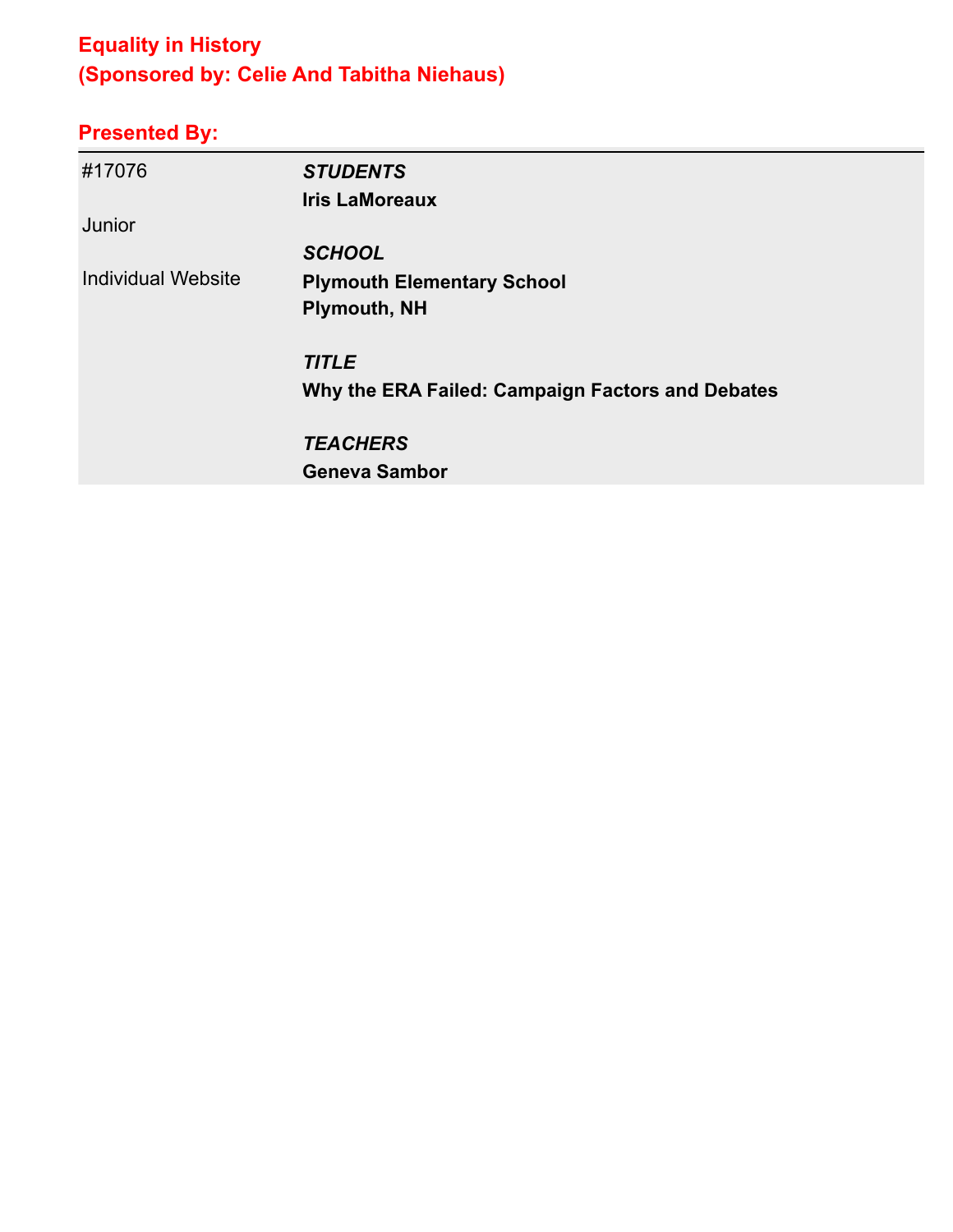## **Equality in History (Sponsored by: Celie And Tabitha Niehaus)**

| #28088        | <b>STUDENTS</b>                                   |
|---------------|---------------------------------------------------|
|               | Laura Houghton, Molly Shay, Therese Kim           |
| Senior        |                                                   |
|               | <b>SCHOOL</b>                                     |
| Group Website | <b>Newark Charter High School</b>                 |
|               | Newark, DE                                        |
|               | <b>TITLE</b>                                      |
|               | Gay vs. Government: How Frank Kameny Stood Up for |
|               | his Rights as an American                         |
|               | <b>TEACHERS</b>                                   |
|               | <b>Brent Freccia</b>                              |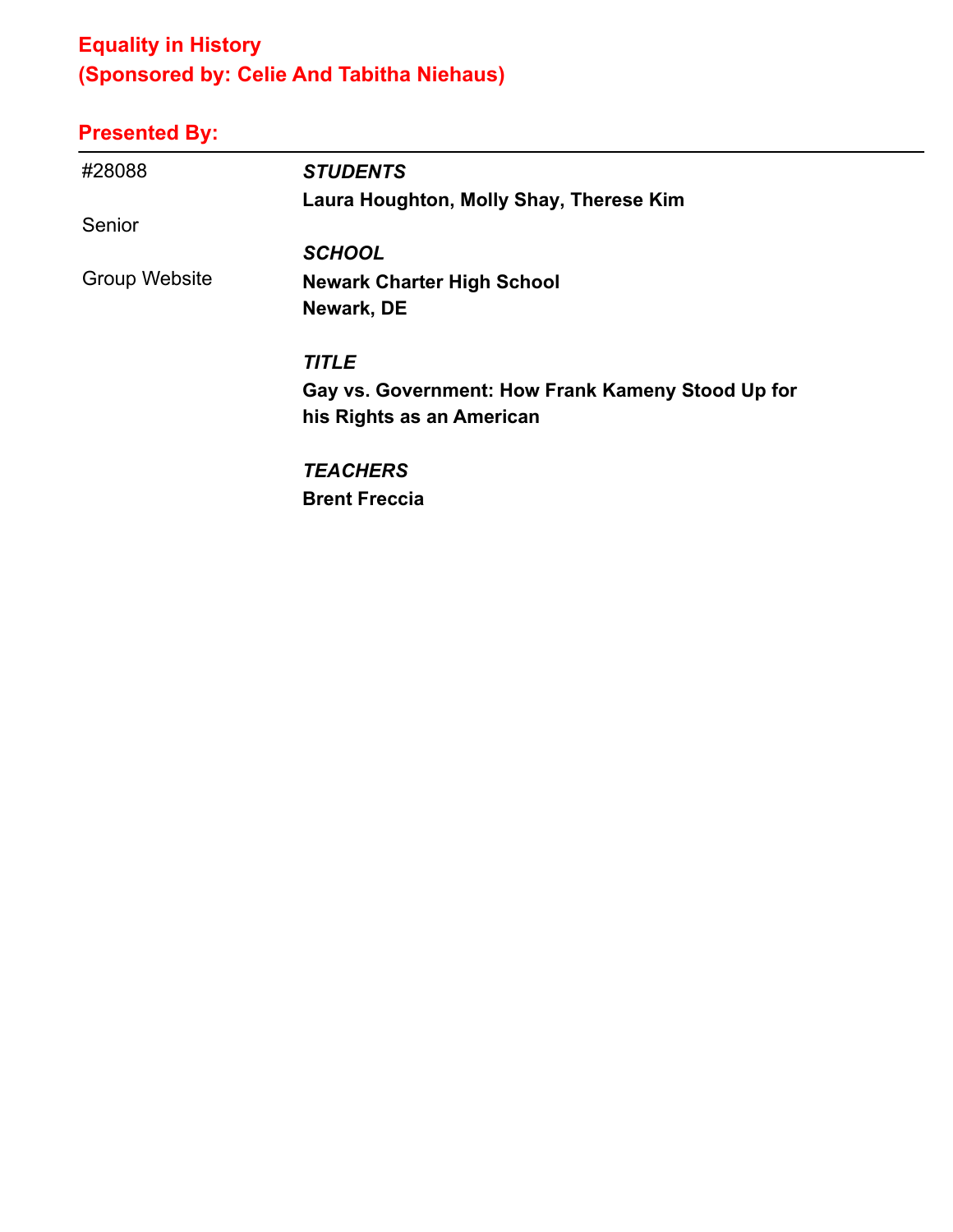#### **George Washington Leadership in History (Sponsored by: Fred W. Smith National Library for the Study of George Washington at Mount Vernon)**

| #10027 | <b>STUDENTS</b><br><b>Aiden Mathai</b>                   |
|--------|----------------------------------------------------------|
| Junior |                                                          |
|        | <b>SCHOOL</b>                                            |
| Paper  | <b>Blacksburg New School</b>                             |
|        | <b>Blacksburg, VA</b>                                    |
|        | <b>TITLE</b>                                             |
|        | <b>Diplomatic Inception: How George Washington Used</b>  |
|        | Jay's and Pinckney's Treaties to Preserve Peace and      |
|        | Prosperity in the United States during the Early Federal |
|        | <b>Period</b>                                            |
|        | <b>TEACHERS</b>                                          |
|        | <b>Ann Heaslip</b>                                       |
|        |                                                          |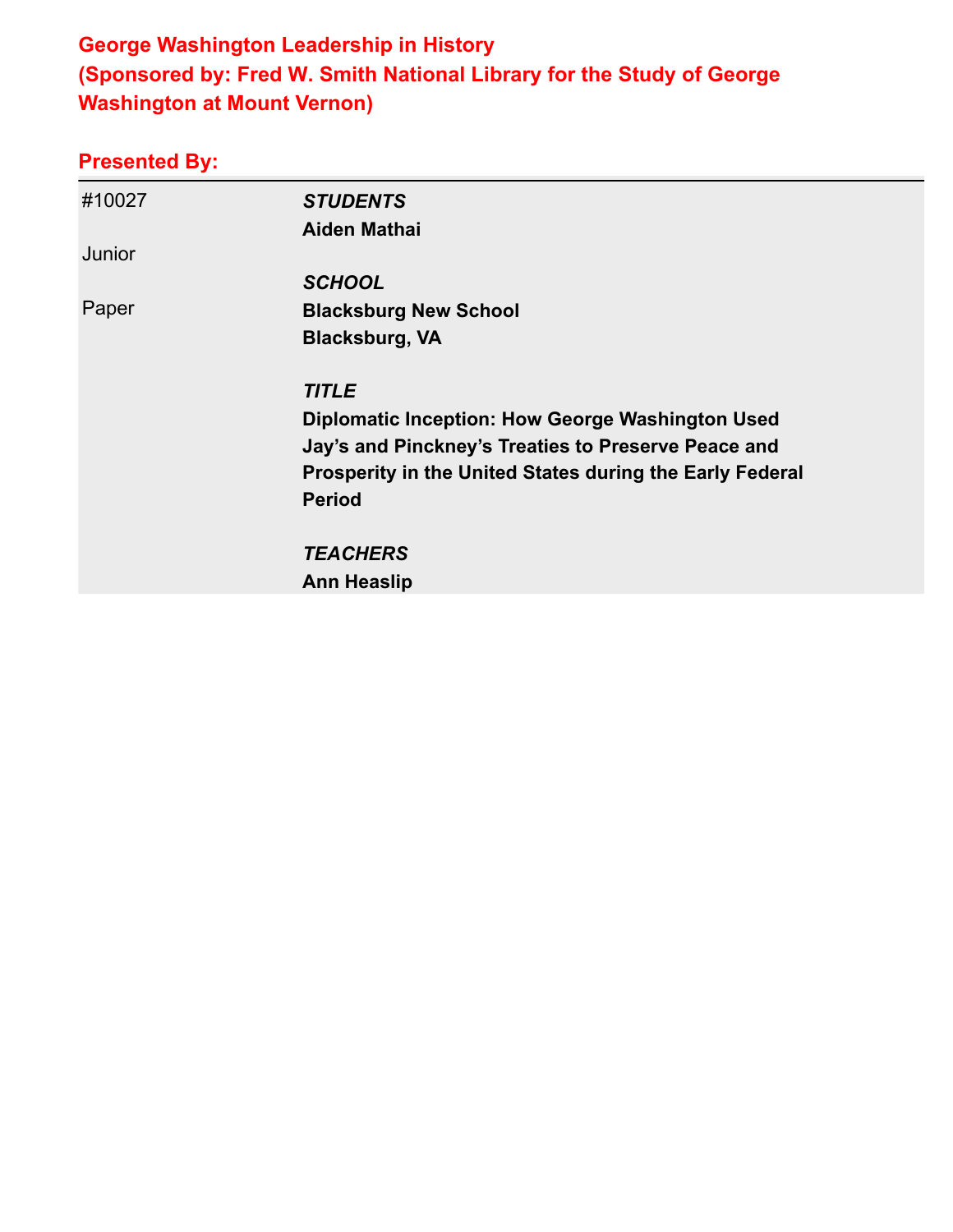#### **George Washington Leadership in History (Sponsored by: Fred W. Smith National Library for the Study of George Washington at Mount Vernon)**

| #27054                    | <b>STUDENTS</b>                                     |
|---------------------------|-----------------------------------------------------|
|                           | <b>Clement Le Sellier de Chezelles</b>              |
| Senior                    |                                                     |
|                           | <b>SCHOOL</b>                                       |
| <b>Individual Website</b> | <b>Pulaski Academy</b>                              |
|                           | <b>Little Rock, AR</b>                              |
|                           | <b>TITLE</b>                                        |
|                           | The 1778 Treaties and the Franco-American Alliance: |
|                           | The Transition to a New Diplomatic Era              |
|                           | <b>TEACHERS</b>                                     |
|                           | <b>Anthony Simmons</b>                              |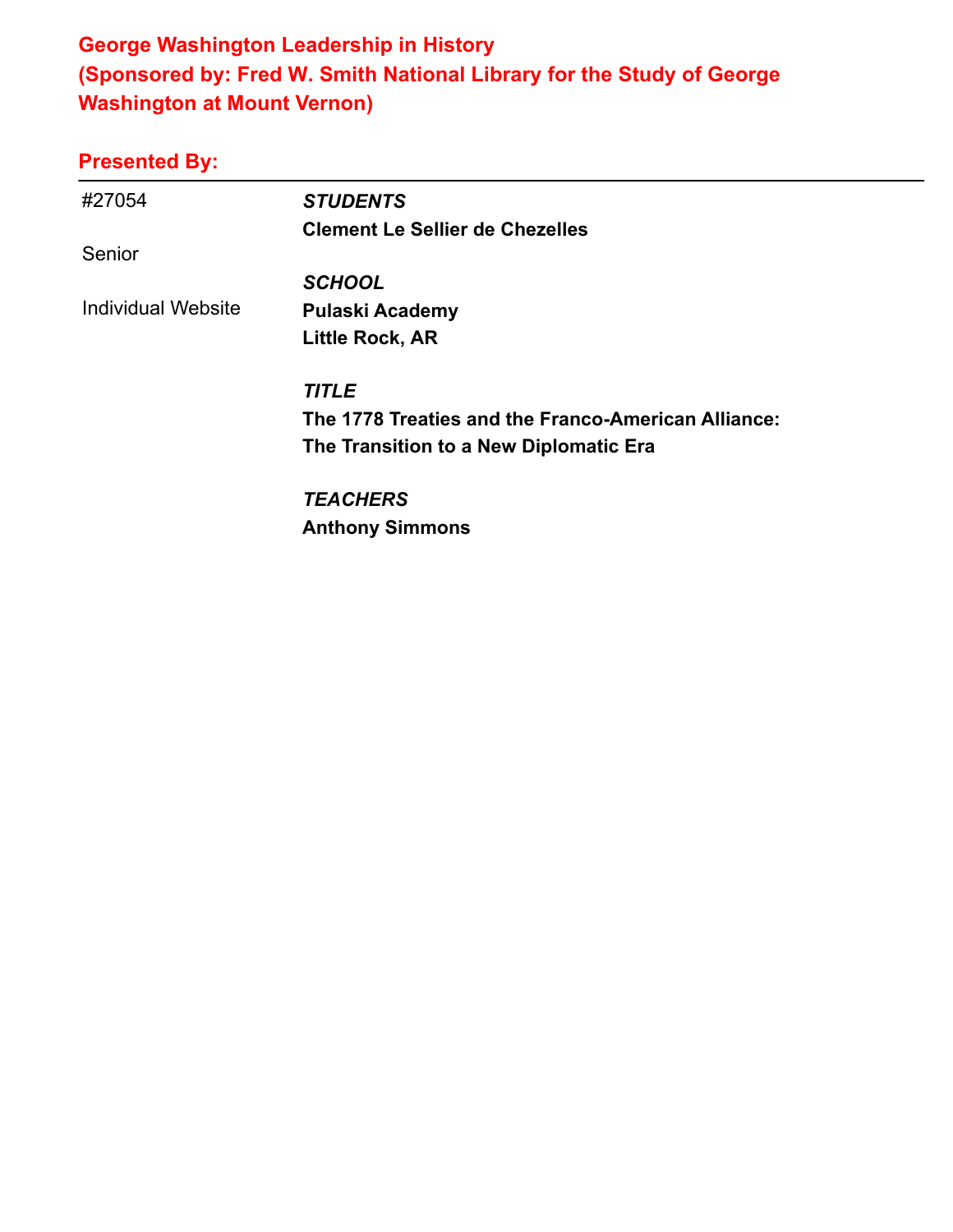#### **History in the Federal Government (Sponsored by: Society For History In The Federal Government)**

| #23016      | <b>STUDENTS</b>                      |  |
|-------------|--------------------------------------|--|
|             | <b>Amiya Tess</b>                    |  |
| Senior      |                                      |  |
|             | <b>SCHOOL</b>                        |  |
| Individual  | <b>Needham High School</b>           |  |
| Performance | Needham, MA                          |  |
|             | <b>TITLE</b>                         |  |
|             | U.S. Seat Belt Use Laws in the 1980s |  |
|             | <b>TEACHERS</b>                      |  |
|             | <b>Kenneth Brooke</b>                |  |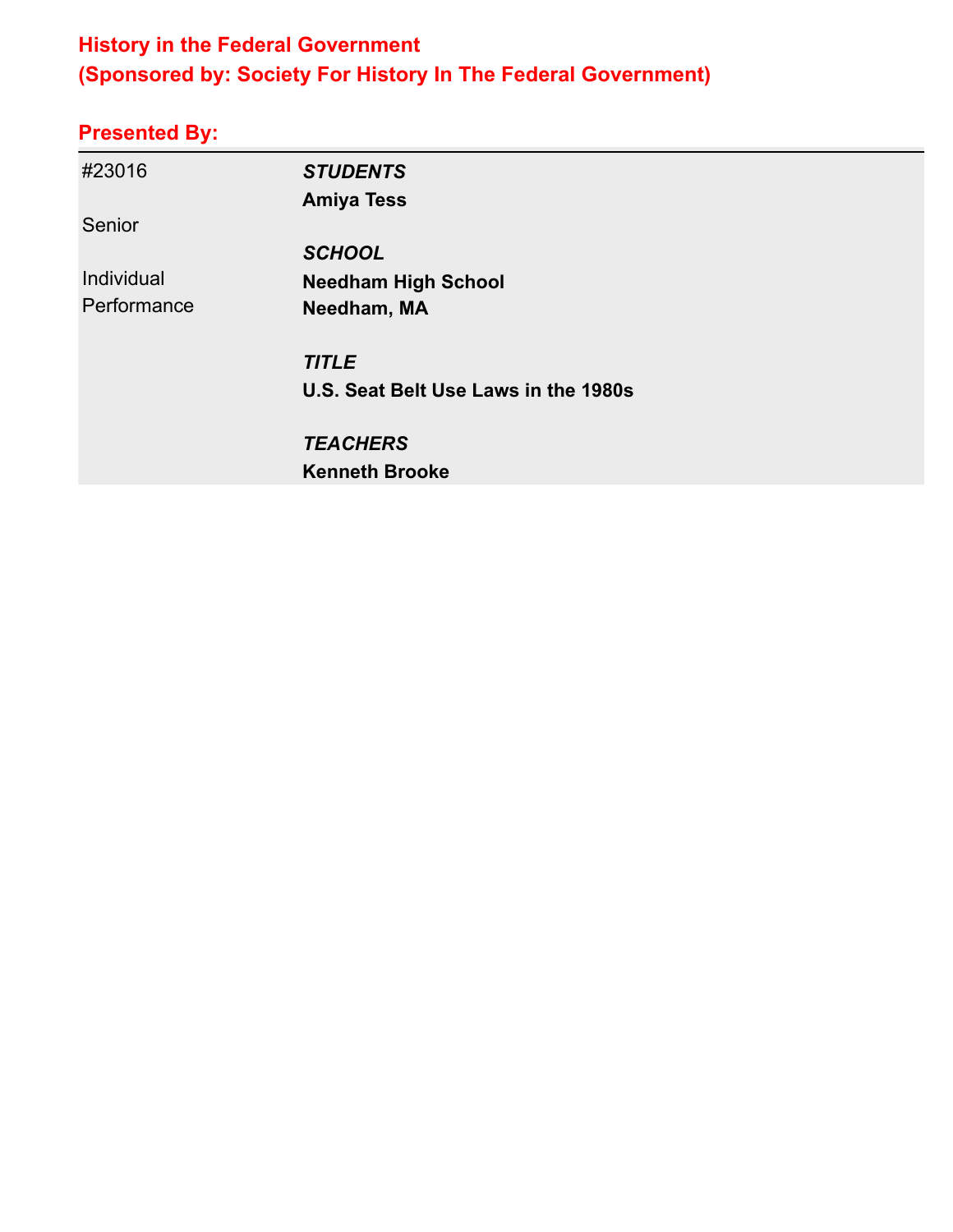## **History of Agriculture and Rural Life (Sponsored by: Agricultural History Society)**

## **Presented By:**

| #11025      | <b>STUDENTS</b>                           |  |
|-------------|-------------------------------------------|--|
|             | <b>Allison Arnold</b>                     |  |
| Junior      |                                           |  |
|             | <b>SCHOOL</b>                             |  |
| Individual  | <b>RICHLAND HIGH</b>                      |  |
| Documentary | Essex, MO                                 |  |
|             | <b>TITLE</b>                              |  |
|             | A Traitor to the Planter Class: Thad Snow |  |
|             | <b>TEACHERS</b>                           |  |

L,

**Paul Arnold**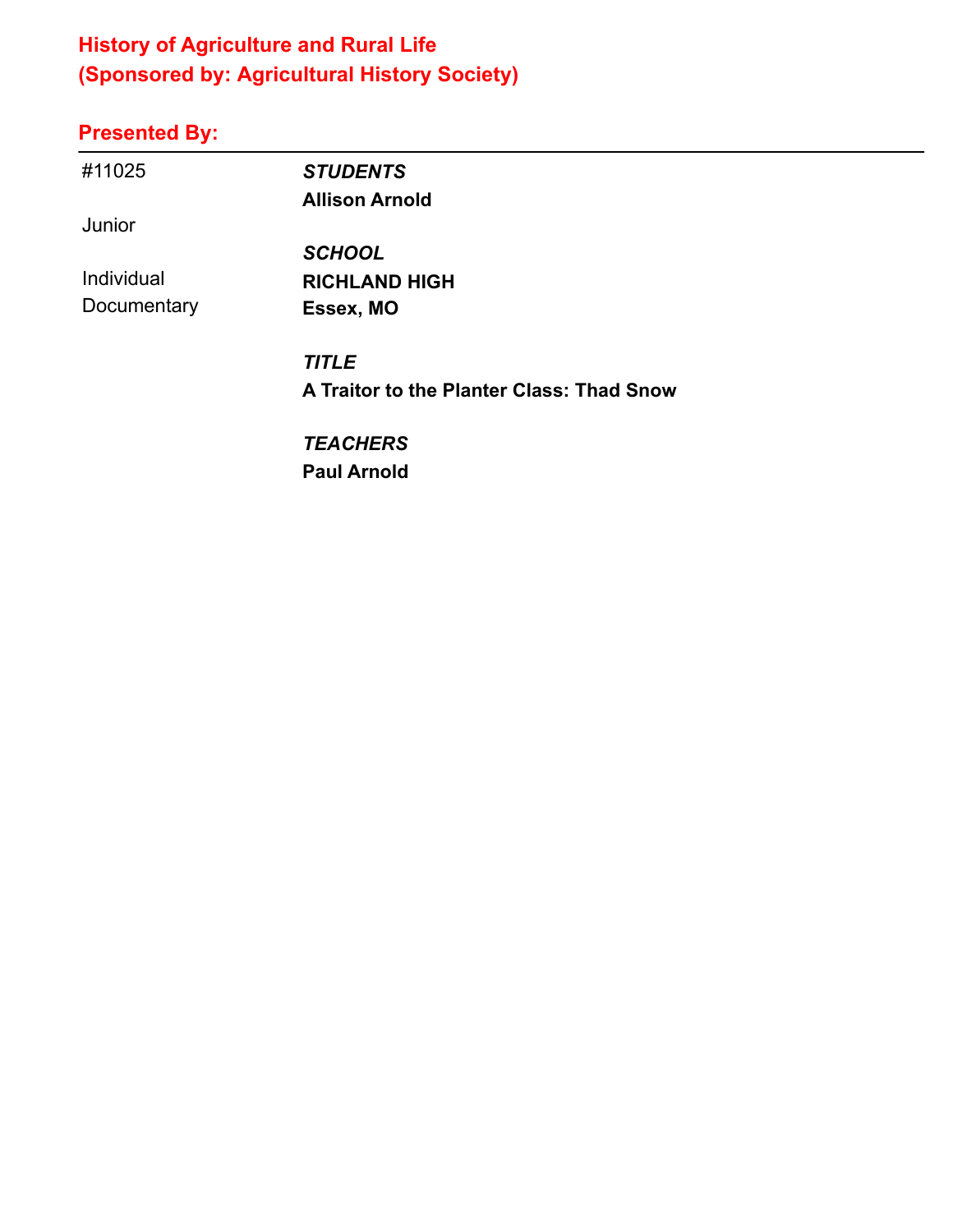#### **History of the Physical Sciences & Technology (Sponsored by: American Institute of Physics, Niels Bohr Library & Archive)**

| #12018                   | <b>STUDENTS</b>                                     |
|--------------------------|-----------------------------------------------------|
|                          | Aanya Lakireddy, Siya Lakireddy                     |
| Junior                   |                                                     |
|                          | <b>SCHOOL</b>                                       |
| <b>Group Documentary</b> | <b>Birchwood School of Hawken</b>                   |
|                          | Strongsville, OH                                    |
|                          | <b>TITLE</b>                                        |
|                          | The Montreal Protocol: A Successful Diplomatic      |
|                          | Achievement That Resolved the Debate over the Ozone |
|                          | Layer                                               |
|                          | <b>TEACHERS</b>                                     |
|                          | Joe Parrino, Connie Miller                          |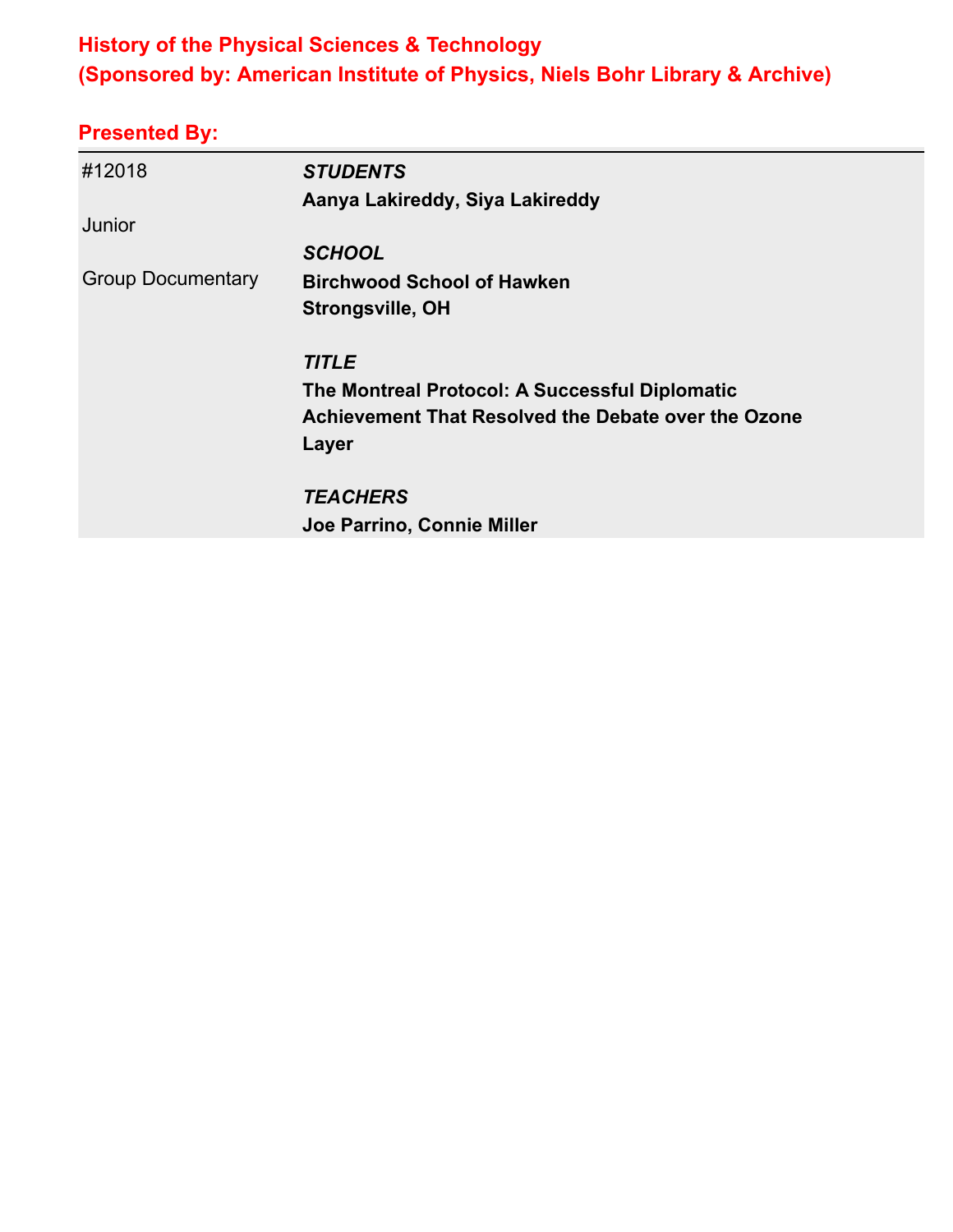#### **History of the Physical Sciences & Technology (Sponsored by: American Institute of Physics, Niels Bohr Library & Archive)**

| #20076 | <b>STUDENTS</b>                                           |
|--------|-----------------------------------------------------------|
|        | <b>Miranda Kubek</b>                                      |
| Senior |                                                           |
|        | <b>SCHOOL</b>                                             |
| Paper  | <b>Mankato West High School</b>                           |
|        | <b>Saint Peter, MN</b>                                    |
|        | <b>TITLE</b>                                              |
|        | (Re) Defining Objectivity: Debate over the Role of        |
|        | Scientists as Climate Activists and Diplomats in the Late |
|        | <b>20th Century</b>                                       |
|        | <b>TEACHERS</b>                                           |
|        | <b>Matt Moore</b>                                         |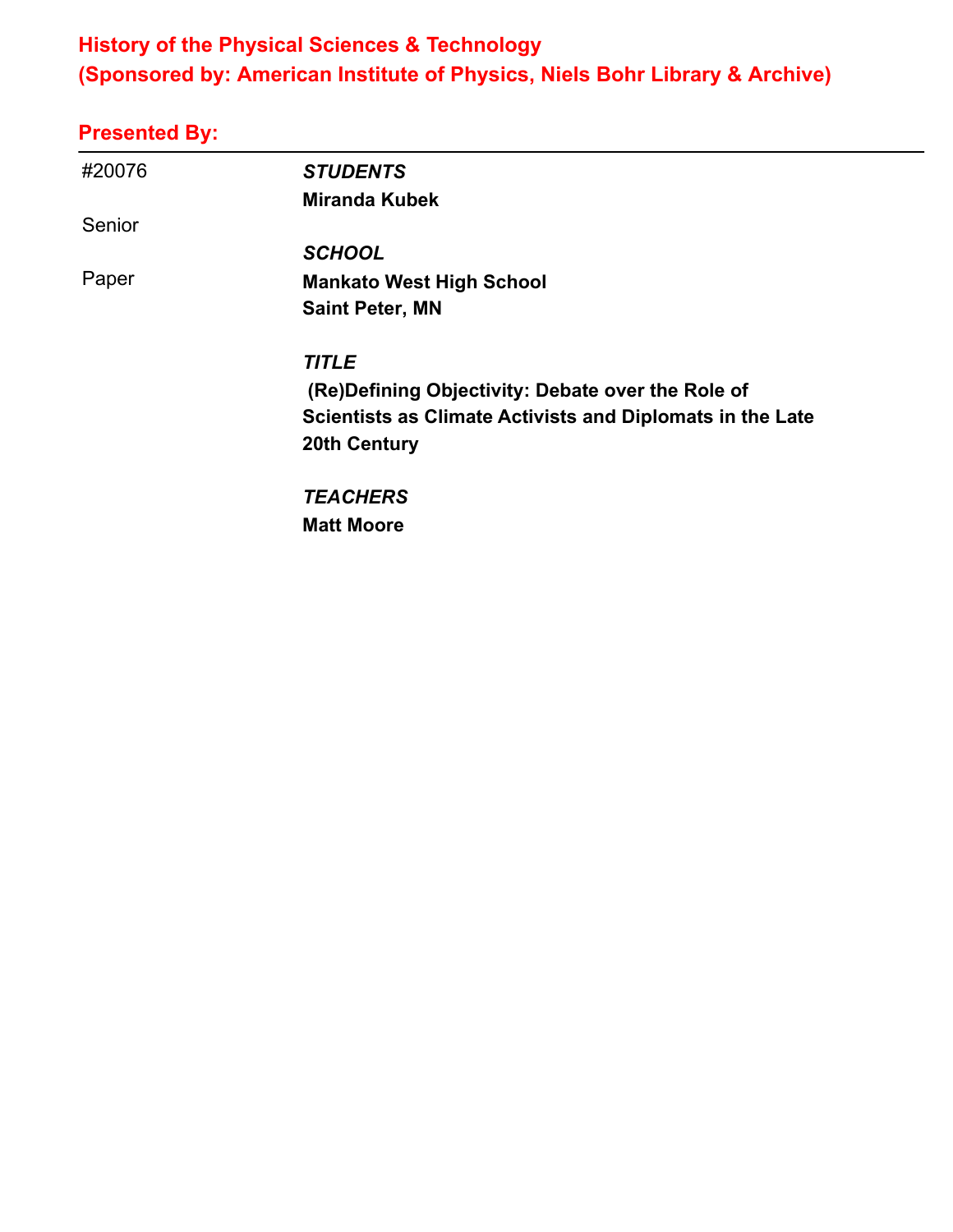## **Immigration History Award (Sponsored by: Lombardo Family)**

| #21092      | <b>STUDENTS</b>                                              |
|-------------|--------------------------------------------------------------|
|             | Sophia Fu                                                    |
| Senior      |                                                              |
|             | <b>SCHOOL</b>                                                |
| Individual  | <b>Carmel High School</b>                                    |
| Documentary | <b>Carmel, IN</b>                                            |
|             | <b>TITLE</b>                                                 |
|             | <b>Chae Chan Ping v. United States: The Chinese-American</b> |
|             | <b>Fight for Justice</b>                                     |
|             | <b>TEACHERS</b>                                              |
|             | <b>Jocelyn Coe</b>                                           |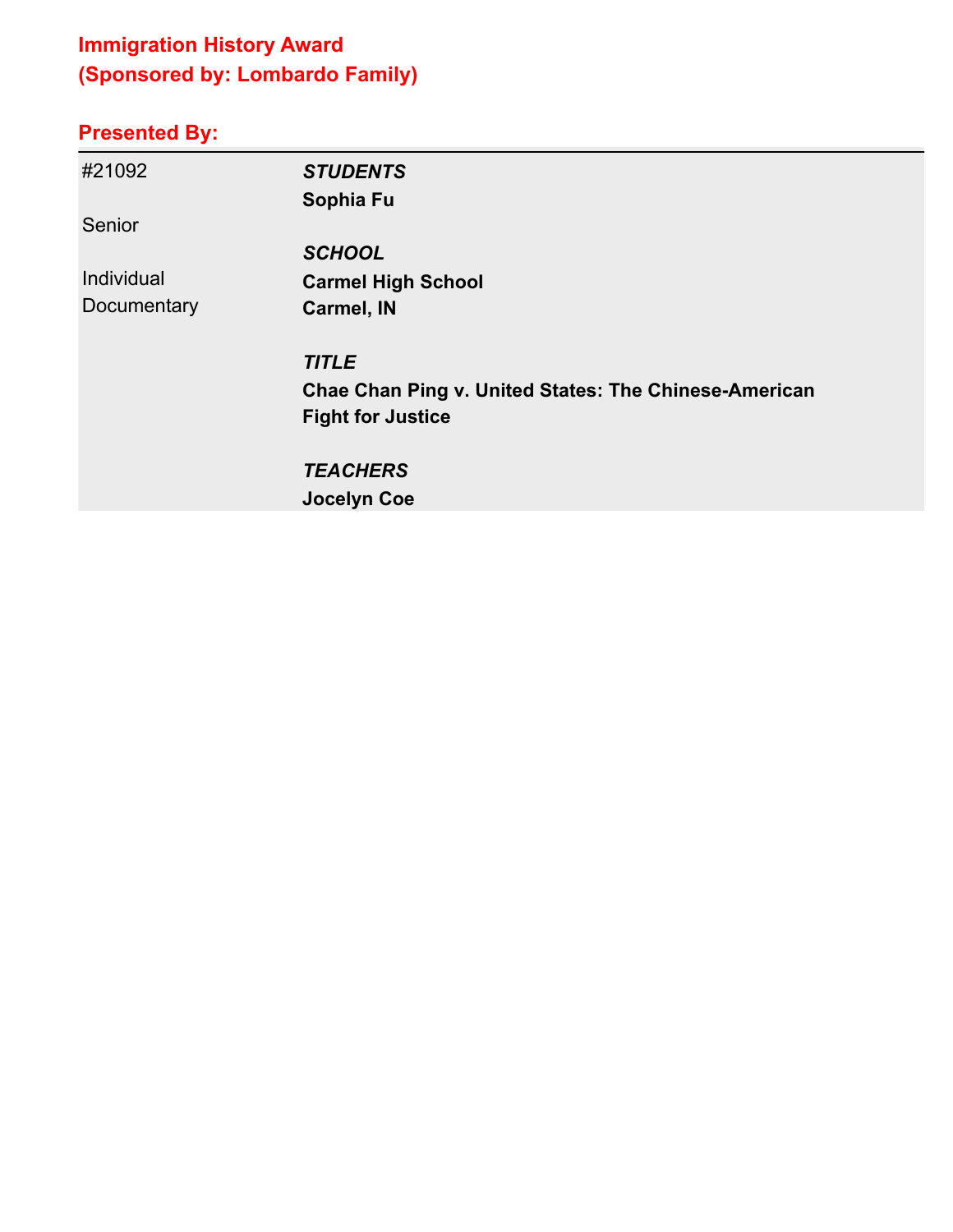## **Irish or Irish-American History Jr 1st Place (Sponsored by: Ladies Ancient Order Of Hibernians)**

| #14077                   | <b>STUDENTS</b>                                                    |
|--------------------------|--------------------------------------------------------------------|
|                          | Allisyn Smith, Brooklyn Green, Harper Jones                        |
| Junior                   |                                                                    |
|                          | <b>SCHOOL</b>                                                      |
| <b>Group Performance</b> | <b>Canton Elementary School</b>                                    |
|                          | Canton, OK                                                         |
|                          | <b>TITLE</b>                                                       |
|                          | Caroline Chisolm, Diplomacy, and the Irish Orphan<br><b>Brides</b> |
|                          | <b>TEACHERS</b>                                                    |
|                          | <b>Penny Heath</b>                                                 |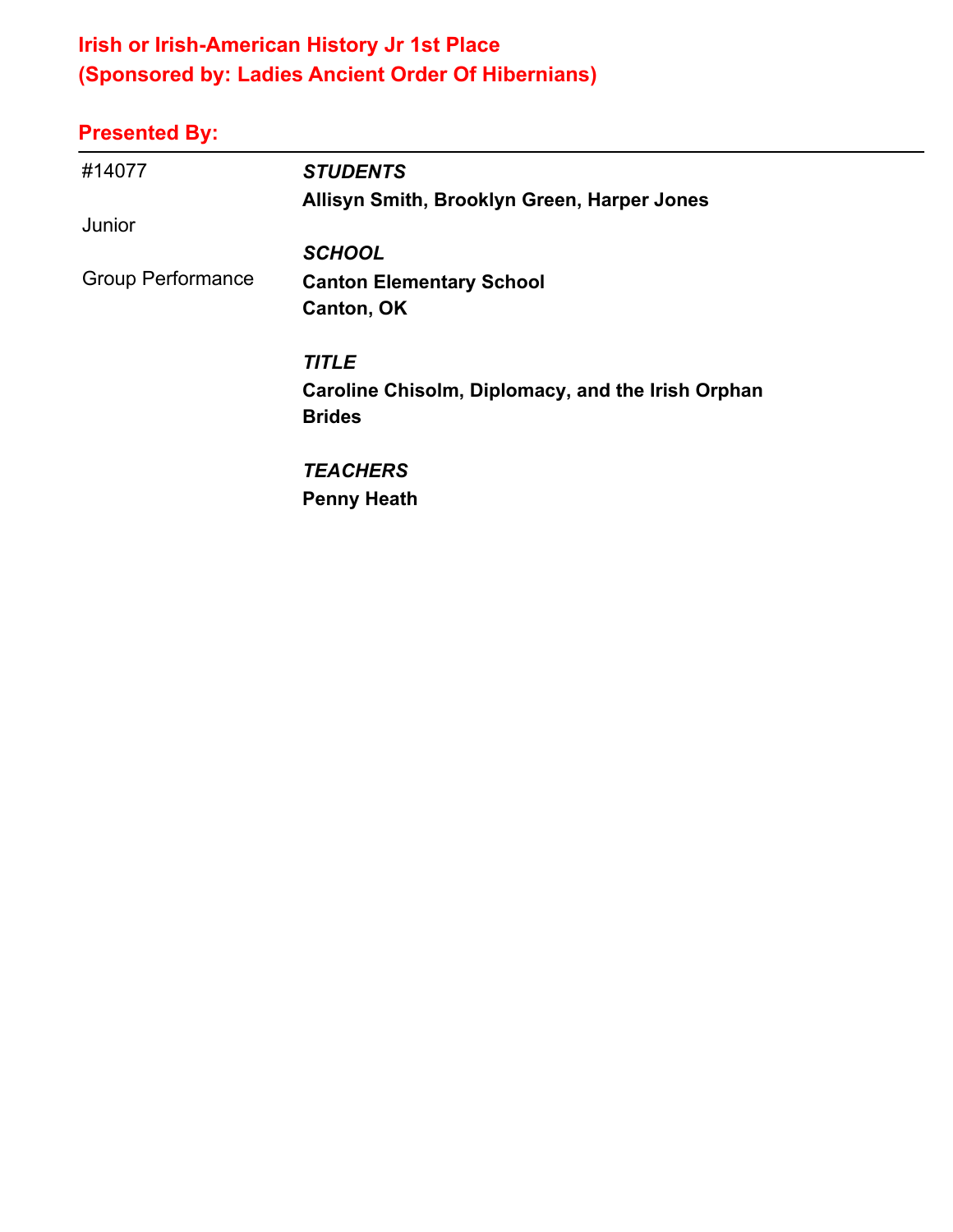## **Irish or Irish-American History Jr 2nd Place (Sponsored by: Ladies Ancient Order Of Hibernians)**

| #11037      | <b>STUDENTS</b>               |  |
|-------------|-------------------------------|--|
|             | <b>Stephen Albert</b>         |  |
| Junior      |                               |  |
|             | <b>SCHOOL</b>                 |  |
| Individual  | <b>Kenmoor Middle School</b>  |  |
| Documentary | <b>Cheverly, MD</b>           |  |
|             | <b>TITLE</b>                  |  |
|             | <b>The Anglo-Irish Treaty</b> |  |
|             | <b>TEACHERS</b>               |  |
|             | <b>Carol Carter</b>           |  |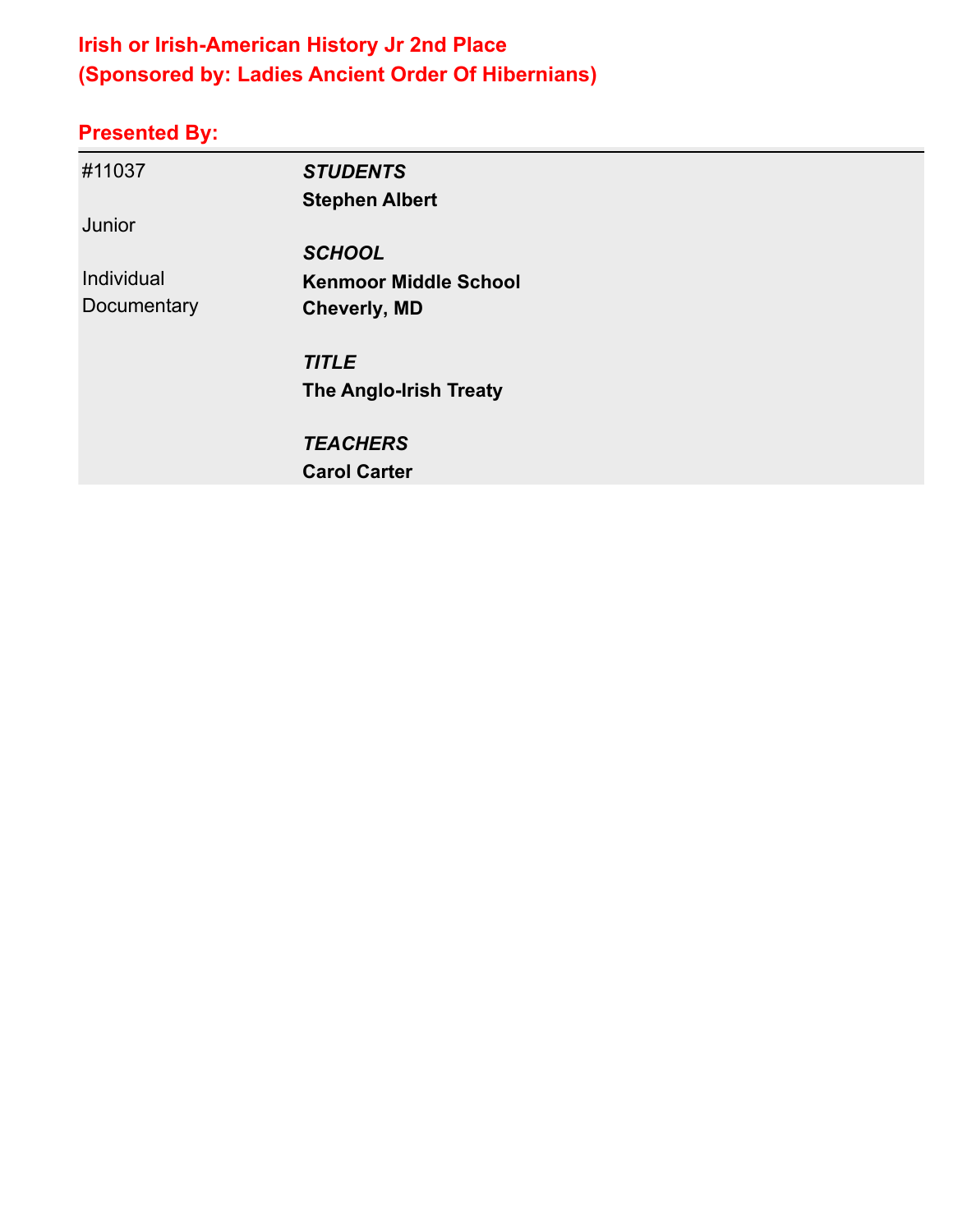#### **Irish or Irish-American History Sr 1st Place (Sponsored by: Ancient Order Of Hibernians)**

| #21083      | <b>STUDENTS</b>                                             |
|-------------|-------------------------------------------------------------|
|             | Leki Albright                                               |
| Senior      |                                                             |
|             | <b>SCHOOL</b>                                               |
| Individual  | <b>Liberty Bell Jr Sr High</b>                              |
| Documentary | Winthrop, WA                                                |
|             | <b>TITLE</b>                                                |
|             | <b>Troubled Beyond Repair? The Endless Spiral of Debate</b> |
|             | and Diplomacy in the Northern Ireland Conflict              |
|             | <b>TEACHERS</b>                                             |
|             | <b>Scott Barber</b>                                         |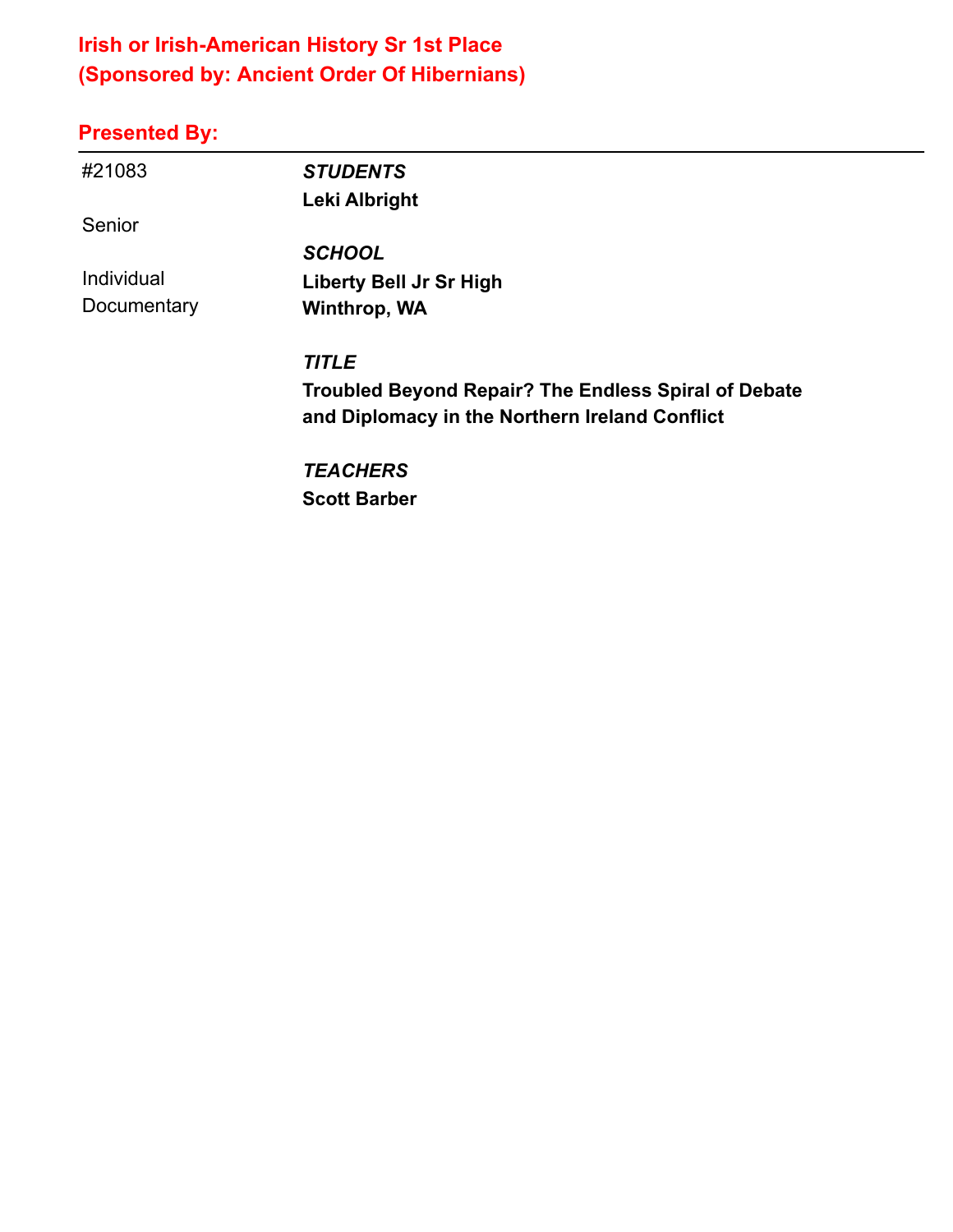## **Irish or Irish-American History Sr 2nd Place (Sponsored by: Ancient Order of Hibernians)**

| #23005      | <b>STUDENTS</b>                                 |
|-------------|-------------------------------------------------|
|             | <b>Noah Ross</b>                                |
| Senior      |                                                 |
|             | <b>SCHOOL</b>                                   |
| Individual  | <b>Canton High School</b>                       |
| Performance | Canton, OK                                      |
|             | <b>TITLE</b>                                    |
|             | Bobby Sands and the Irish Hunger Strike of 1981 |
|             | <b>TEACHERS</b>                                 |
|             | <b>Penny Heath</b>                              |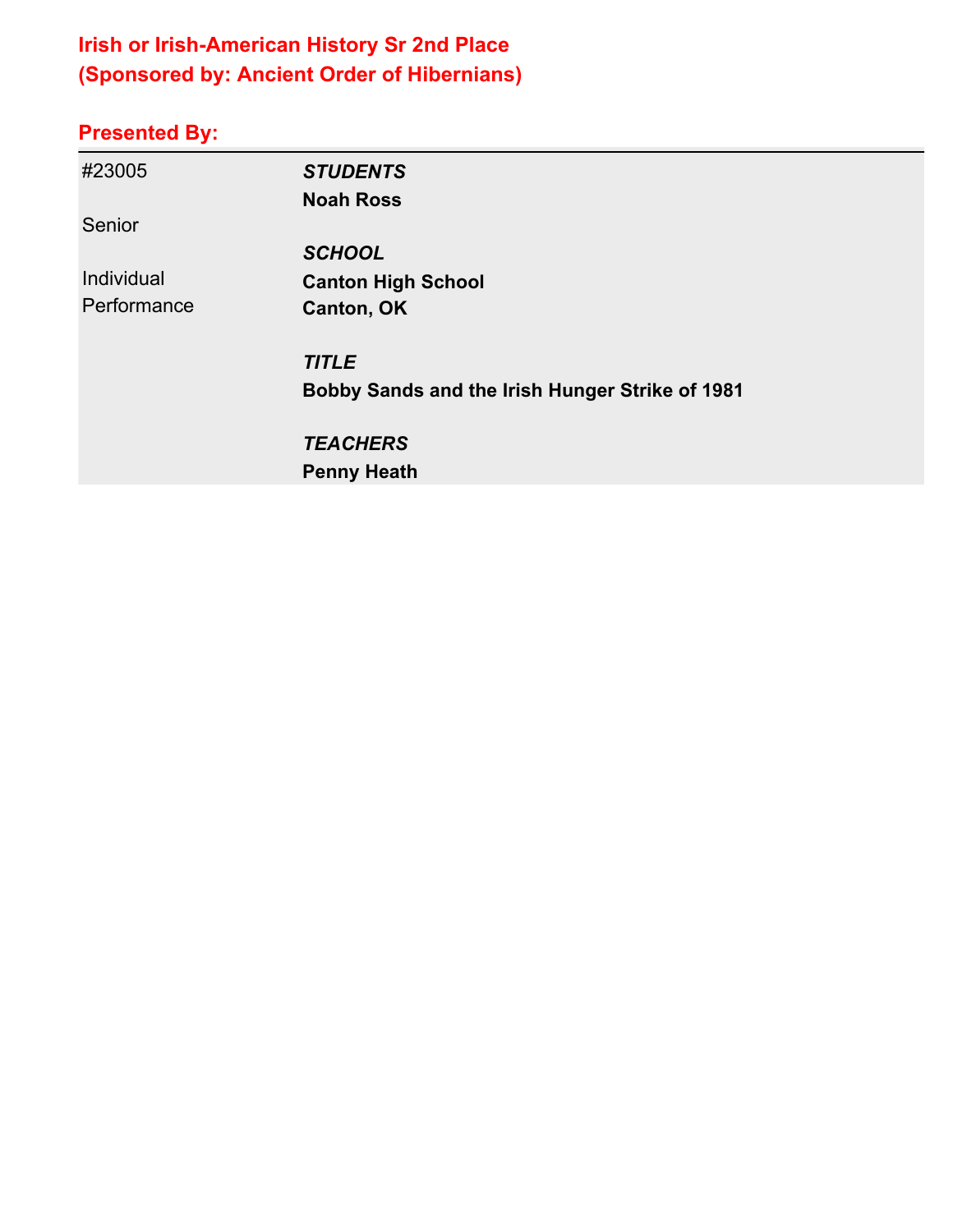## **Latino-American History (Sponsored by: National Park Service)**

| #11009      | <b>STUDENTS</b>                                       |
|-------------|-------------------------------------------------------|
|             | Angelina Lu                                           |
| Junior      |                                                       |
|             | <b>SCHOOL</b>                                         |
| Individual  | <b>Evergreen Middle School</b>                        |
| Documentary | Sammamish, WA                                         |
|             | <b>TITLE</b>                                          |
|             | The Bracero Program: The Exploitation of Farm Workers |
|             | <b>That Changed Two Nations</b>                       |
|             | <b>TEACHERS</b>                                       |
|             | <b>Nicole Kesler</b>                                  |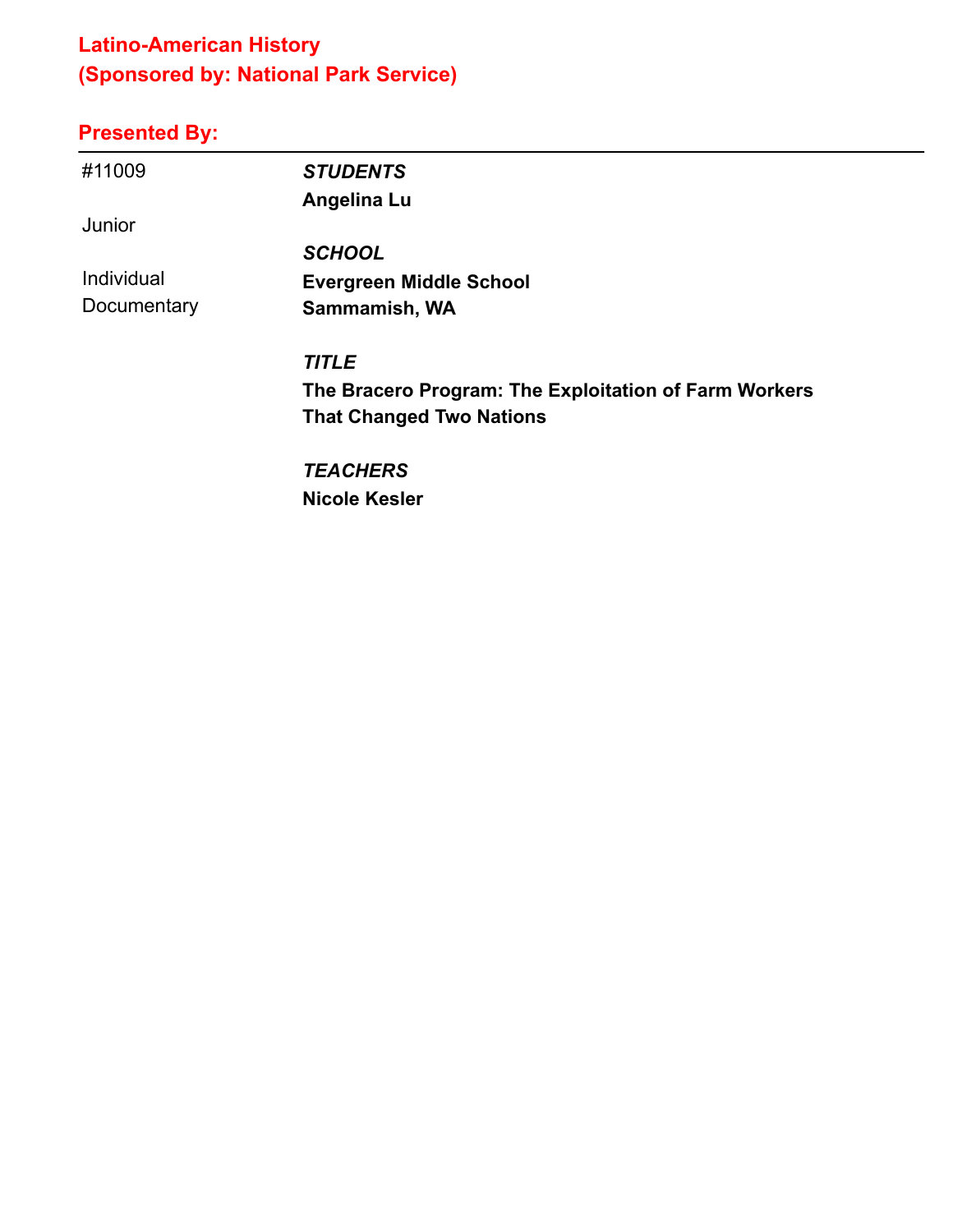## **Latino-American History (Sponsored by: National Park Service)**

| #27004                    | <b>STUDENTS</b><br><b>Felicia Yan</b>                |
|---------------------------|------------------------------------------------------|
| Senior                    |                                                      |
|                           | <b>SCHOOL</b>                                        |
| <b>Individual Website</b> | <b>Enloe High</b>                                    |
|                           | Cary, NC                                             |
|                           | <b>TITLE</b>                                         |
|                           | Sí, Se Puede! The Debate and Diplomacy of Dolores    |
|                           | <b>Huerta in the California Farmworkers Movement</b> |
|                           | <b>TEACHERS</b>                                      |
|                           | Fei Yan                                              |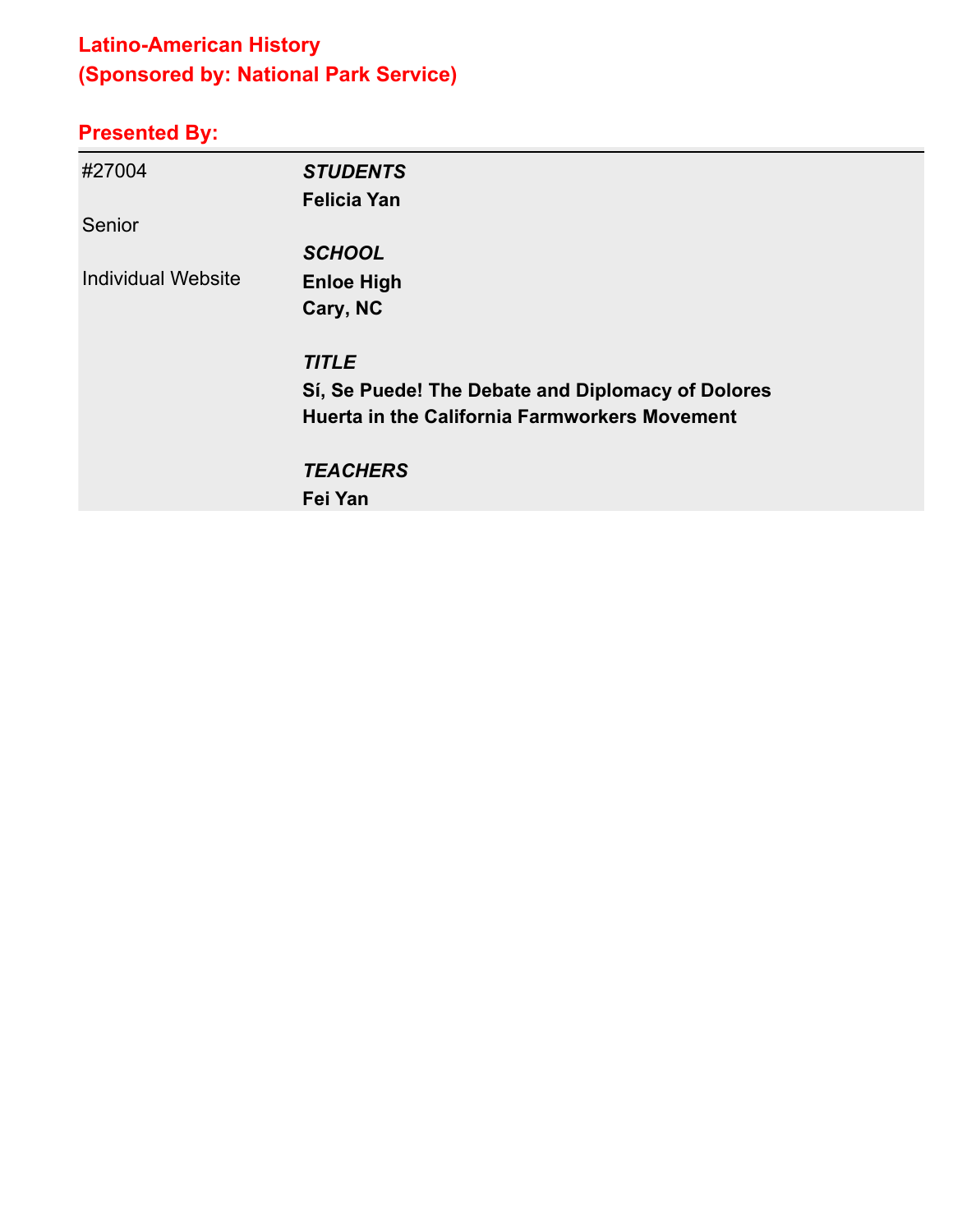#### **Lee Allen History of Baseball Award (Sponsored by: Society For American Baseball Research)**

| #10020 | <b>STUDENTS</b>                                            |
|--------|------------------------------------------------------------|
|        | <b>Marshall Civin</b>                                      |
| Junior |                                                            |
|        | <b>SCHOOL</b>                                              |
| Paper  | <b>Roland Park Elementary/Middle School</b>                |
|        | <b>Baltimore, MD</b>                                       |
|        | <b>TITLE</b>                                               |
|        | <b>Baltimore's Ballpark Debates and Their Legacy: The</b>  |
|        | <b>Orioles' Relocation from Memorial Stadium to Camden</b> |
|        | Yards                                                      |
|        | <b>TEACHERS</b>                                            |
|        | <b>Allisun Thompson</b>                                    |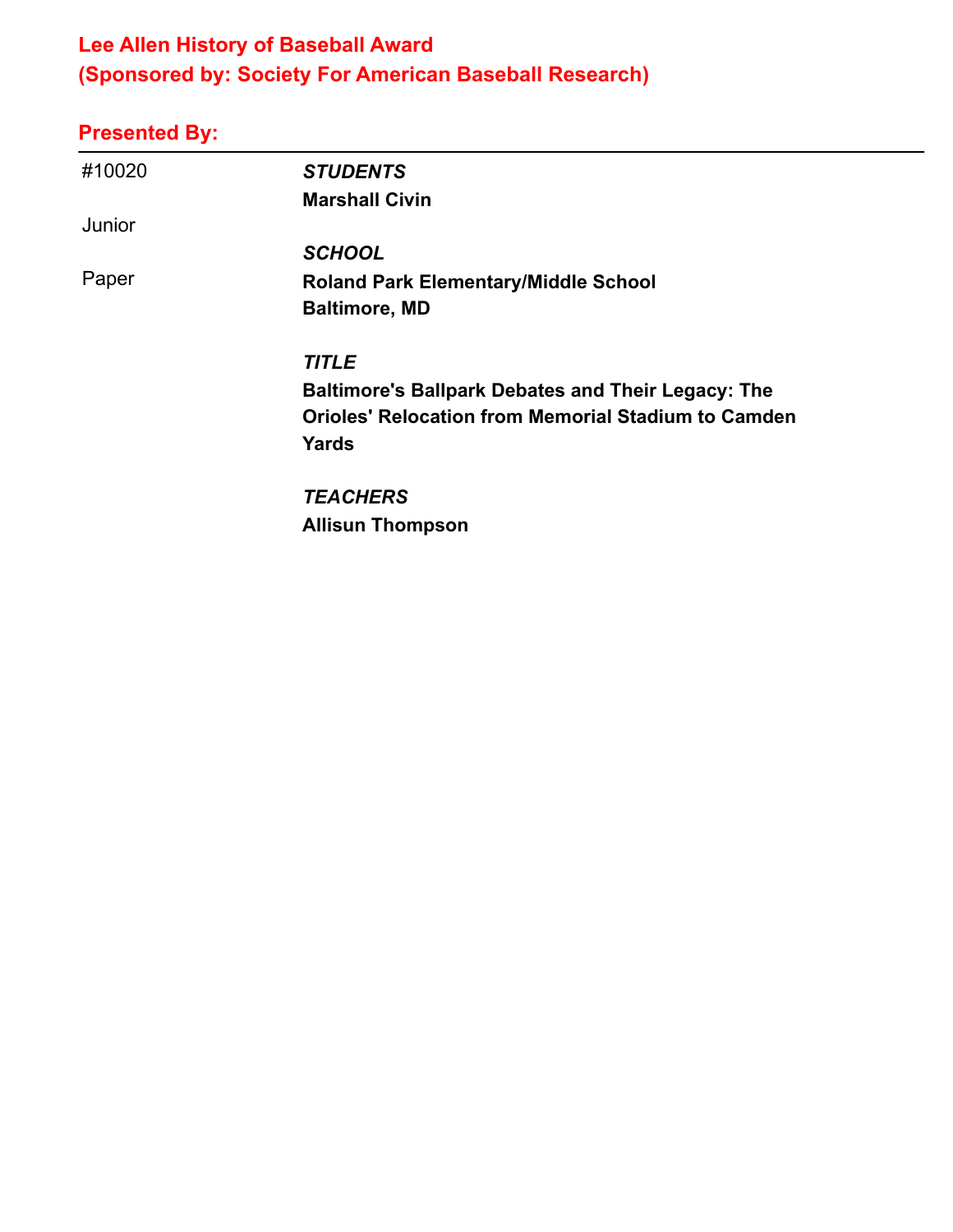#### **Lee Allen History of Baseball Award (Sponsored by: Society For American Baseball Research)**

| #22064                   | <b>STUDENTS</b>                                               |
|--------------------------|---------------------------------------------------------------|
|                          | Dominick Pizzelanti, Lilia Pizzelanti                         |
| Senior                   |                                                               |
|                          | <b>SCHOOL</b>                                                 |
| <b>Group Documentary</b> | <b>Kutztown Area SHS</b>                                      |
|                          | Kutztown, PA                                                  |
|                          | <b>TITLE</b>                                                  |
|                          | <b>Stranded at First Base: Sixty Years of Hardball Debate</b> |
|                          | and Baseball Diplomacy and Their Impact on the Game           |
|                          | in Cuba and the United States                                 |
|                          | <b>TEACHERS</b>                                               |
|                          | <b>Annie Bleiler</b>                                          |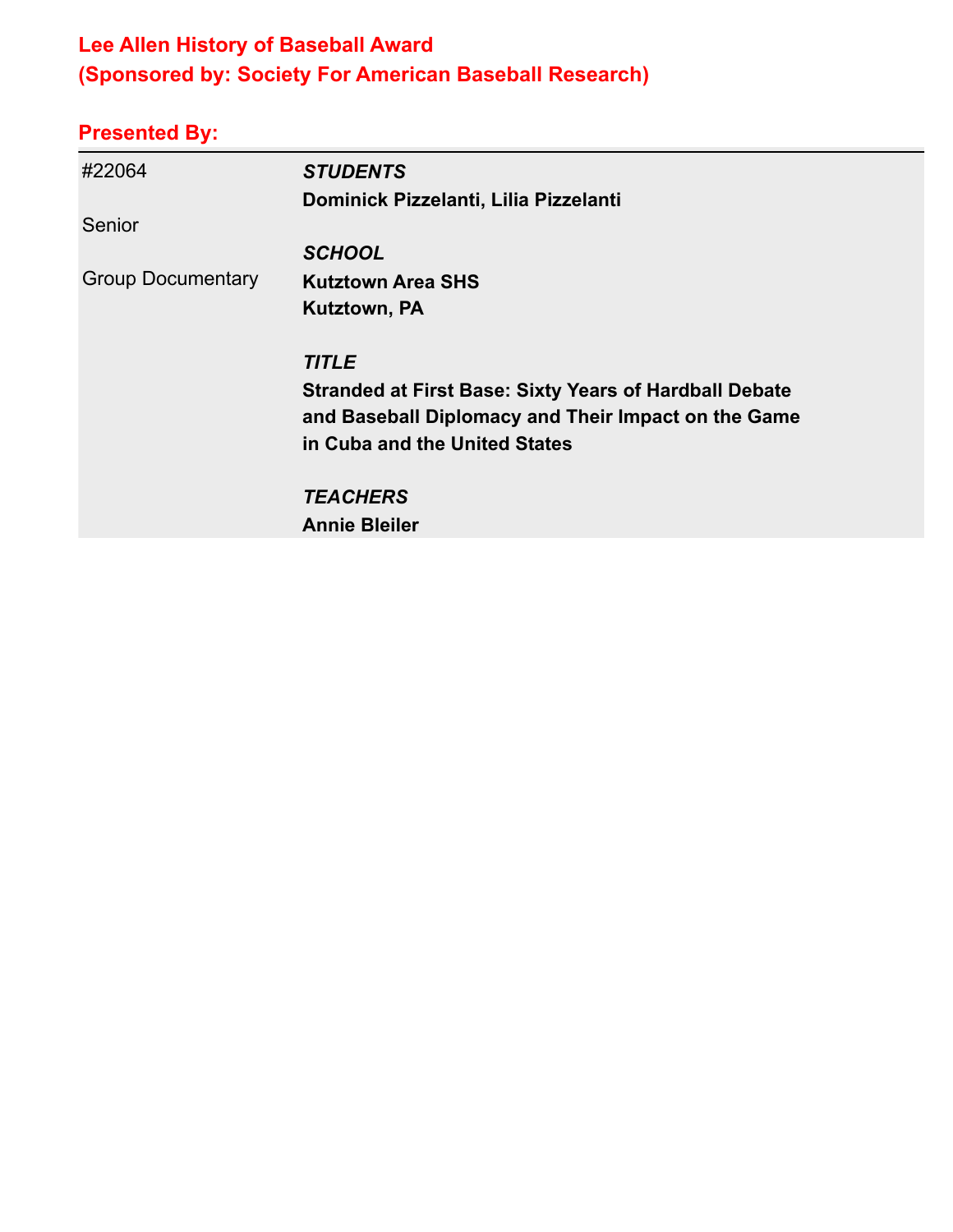## **Native American History Prize (Sponsored by: National Park Service)**

## **Presented By:**

| #11091      | <b>STUDENTS</b>                                  |
|-------------|--------------------------------------------------|
|             | Amasha Samaraweera                               |
| Junior      |                                                  |
|             | <b>SCHOOL</b>                                    |
| Individual  | <b>Classen Middle School Of Advanced Studies</b> |
| Documentary | Edmond, OK                                       |
|             | <b>TITLE</b>                                     |
|             | The Quapaw Nation: "Lead"ing the Debate over     |
|             | <b>Environmental Diplomacy</b>                   |
|             | <b>TEACHERS</b>                                  |

**Amanda Freeman**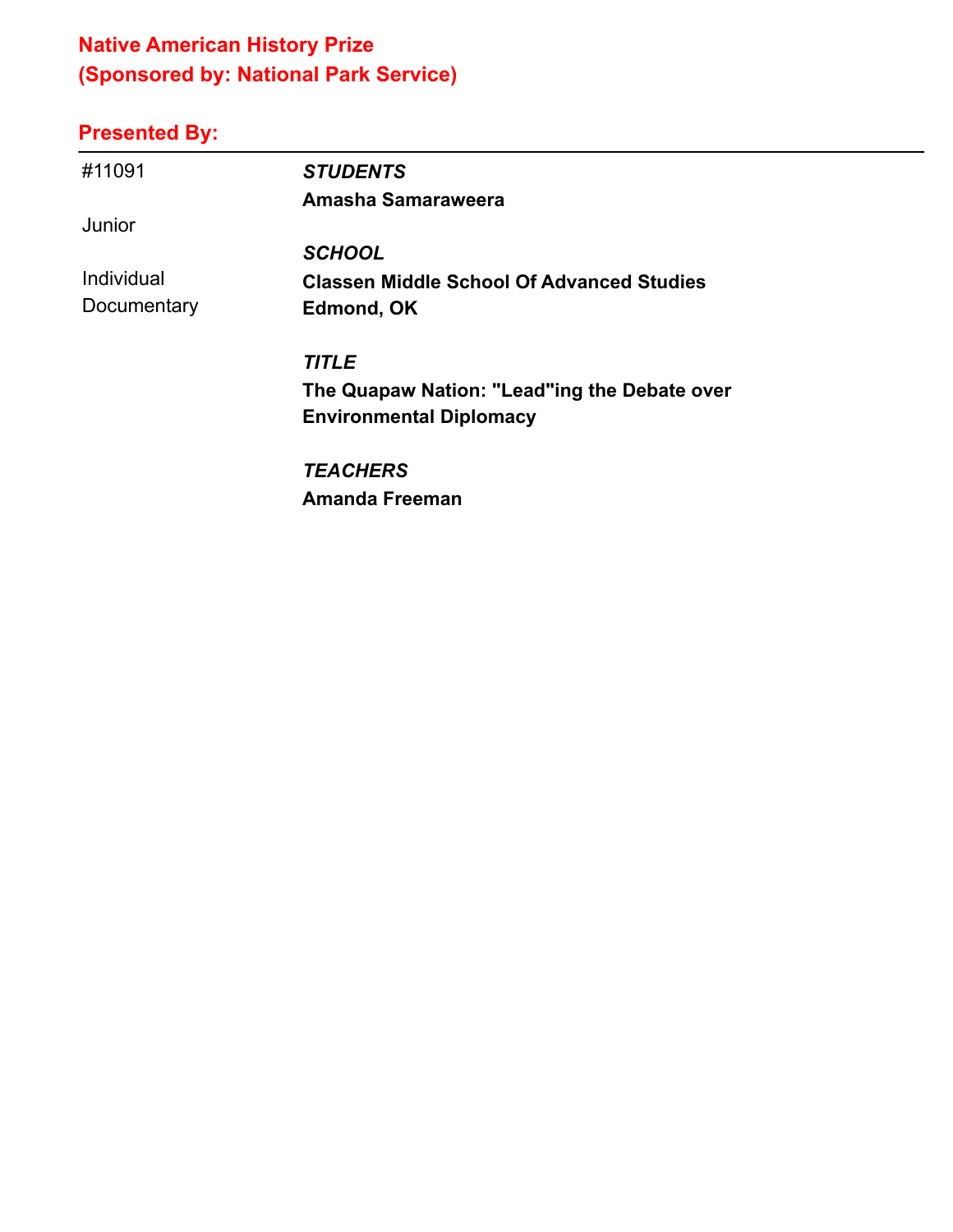## **Native American History Prize (Sponsored by: National Park Service)**

| #22005                   | <b>STUDENTS</b>                                        |
|--------------------------|--------------------------------------------------------|
|                          | Donovan Miller, Lauren Tapper, Sara Kumar              |
| Senior                   |                                                        |
|                          | <b>SCHOOL</b>                                          |
| <b>Group Documentary</b> | University of Chicago Laboratory Schools-- High School |
|                          | Chicago, IL                                            |
|                          | <b>TITLE</b>                                           |
|                          | AlMing for a Diplomatic Future: The American Indian    |
|                          | Movement's Occupation of the BIA and Fight for Tribal  |
|                          | <b>Sovereignty</b>                                     |
|                          | <b>TEACHERS</b>                                        |
|                          | <b>Cynthia Jurisson</b>                                |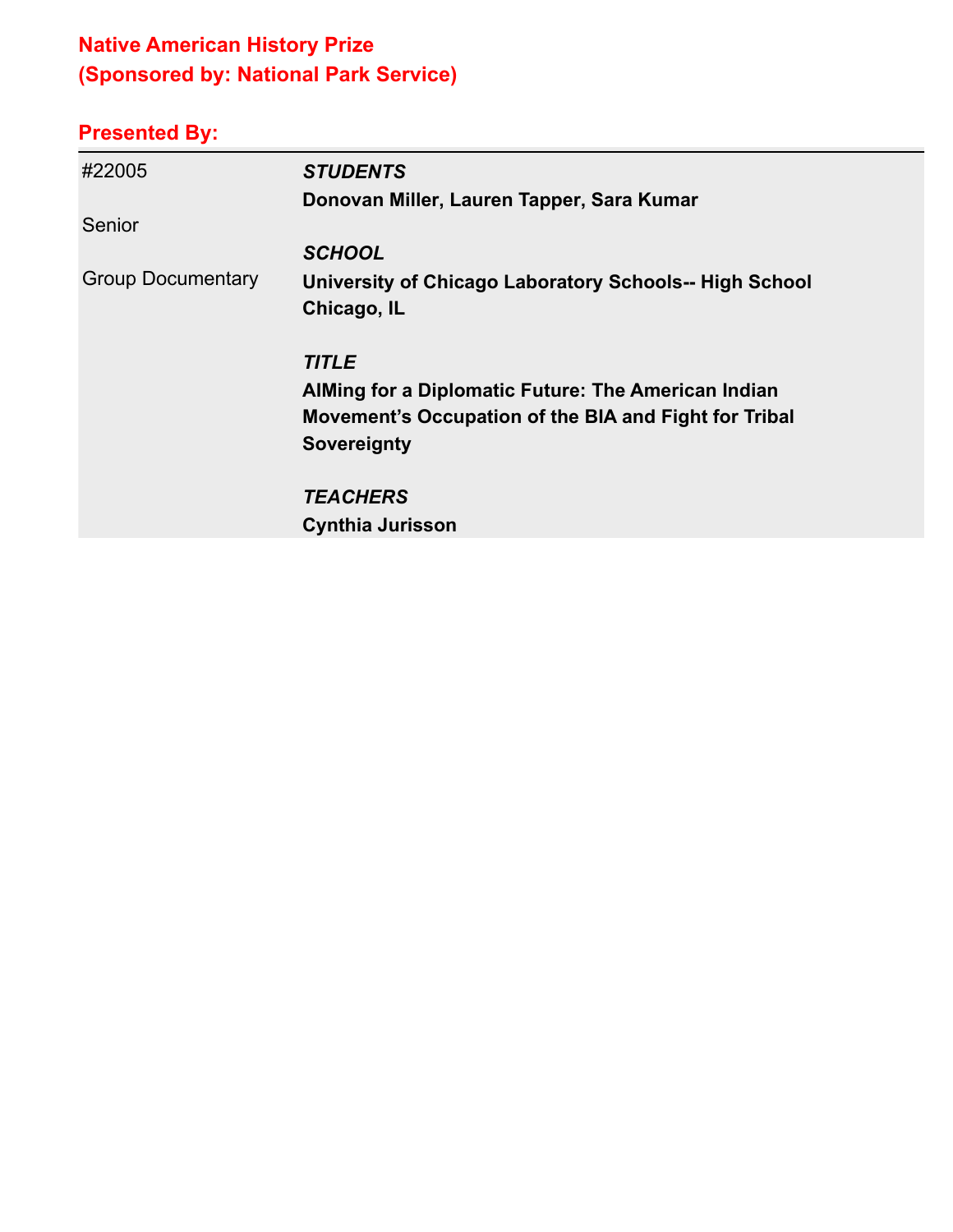#### **U.S. Constitution Award**

# **(Sponsored by: National Archives And Records Administration)**

| #16091               | <b>STUDENTS</b>                             |
|----------------------|---------------------------------------------|
|                      | Ian Cronk, Jack Gill, Owen Krohmer          |
| Junior               |                                             |
|                      | <b>SCHOOL</b>                               |
| <b>Group Exhibit</b> | <b>Winburn Middle School</b>                |
|                      | Lexington, KY                               |
|                      | <b>TITLE</b>                                |
|                      | What's the Deal with the Louisiana Purchase |
|                      | <b>TEACHERS</b>                             |
|                      | <b>Deedra Hicks</b>                         |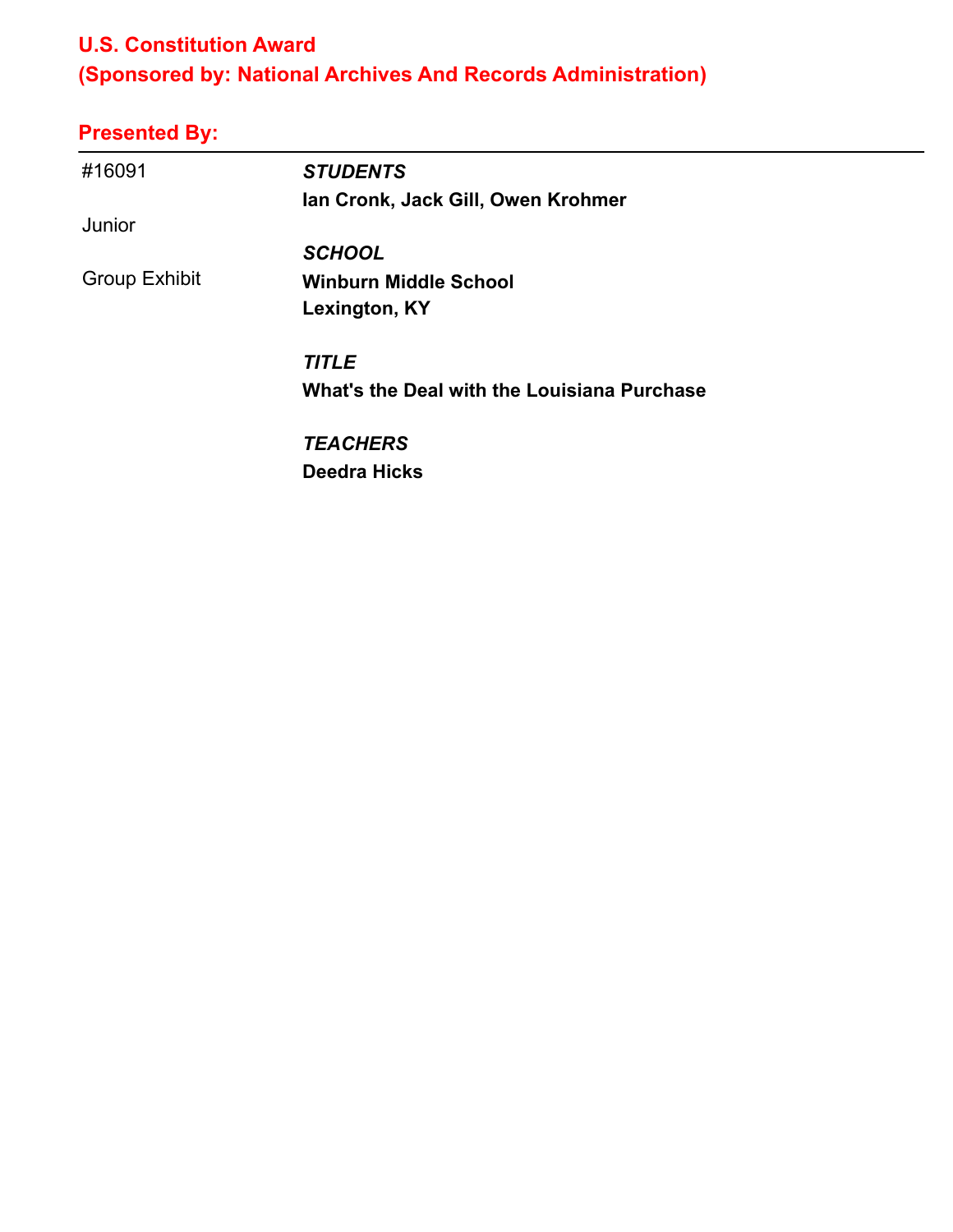#### **U.S. Constitution Award**

# **(Sponsored by: National Archives And Records Administration)**

| #23030      | <b>STUDENTS</b>                                         |
|-------------|---------------------------------------------------------|
|             | <b>Jordyn Dutko</b>                                     |
| Senior      |                                                         |
|             | <b>SCHOOL</b>                                           |
| Individual  | <b>Holy Redeemer</b>                                    |
| Performance | <b>Shavertown, PA</b>                                   |
|             | <b>TITLE</b>                                            |
|             | The Debate over the Bill of Rights: How Diplomacy Saved |
|             | a Young Nation                                          |
|             | <b>TEACHERS</b>                                         |
|             | <b>Cody Opalka</b>                                      |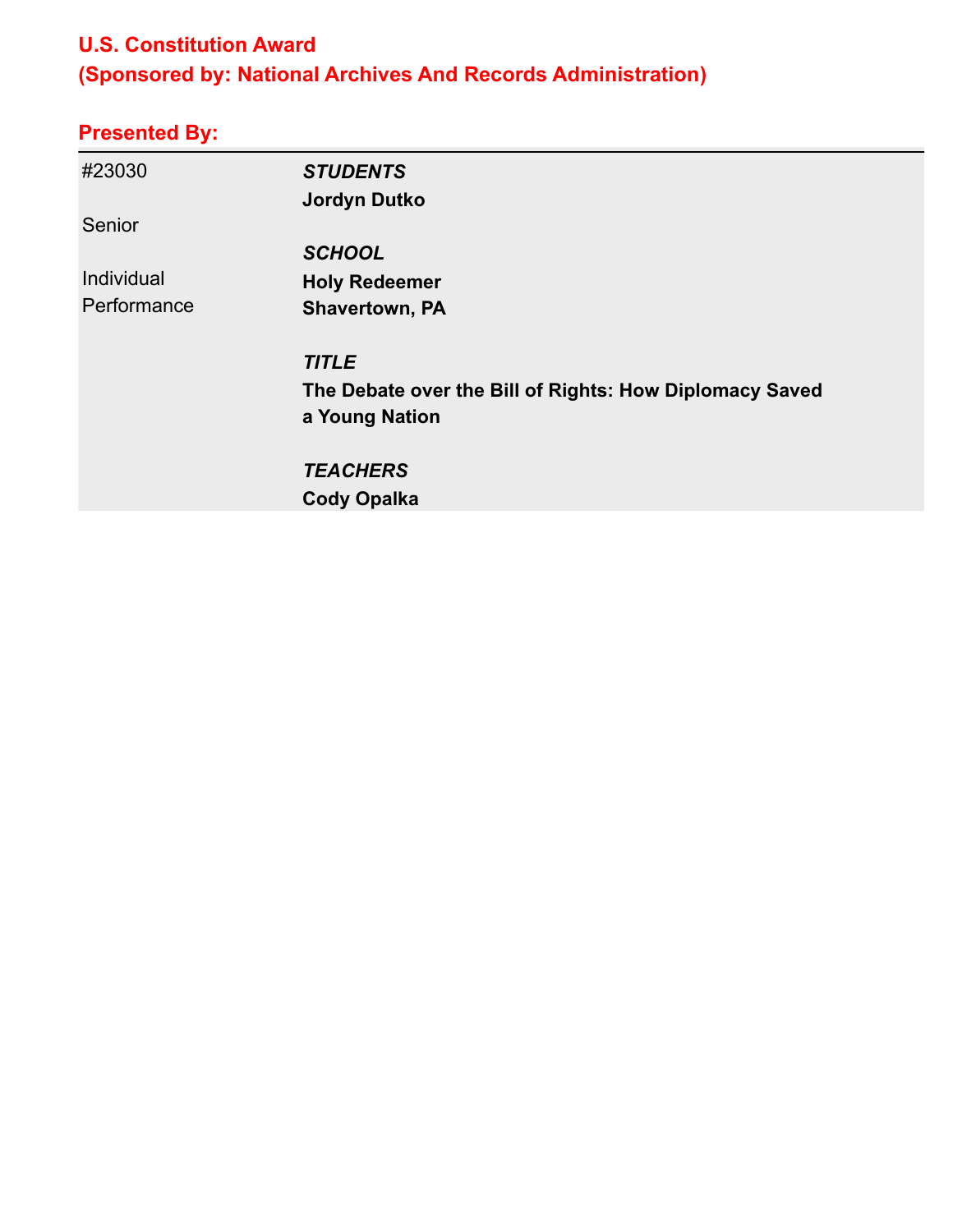#### **United States Marine Corps History (Sponsored by: Marine Corps Heritage Foundation)**

| #28085        | <b>STUDENTS</b>                                     |
|---------------|-----------------------------------------------------|
|               | Eva Jaixen, Olivia Fitzgerald                       |
| Senior        |                                                     |
|               | <b>SCHOOL</b>                                       |
| Group Website | <b>Loup City High School</b>                        |
|               | Loup City, NE                                       |
|               | <b>TITLE</b>                                        |
|               | Diplomacy of the Iranian Hostage Crisis: Successes, |
|               | <b>Failures and Consequences</b>                    |
|               | <b>TEACHERS</b>                                     |
|               | <b>Kim Henry</b>                                    |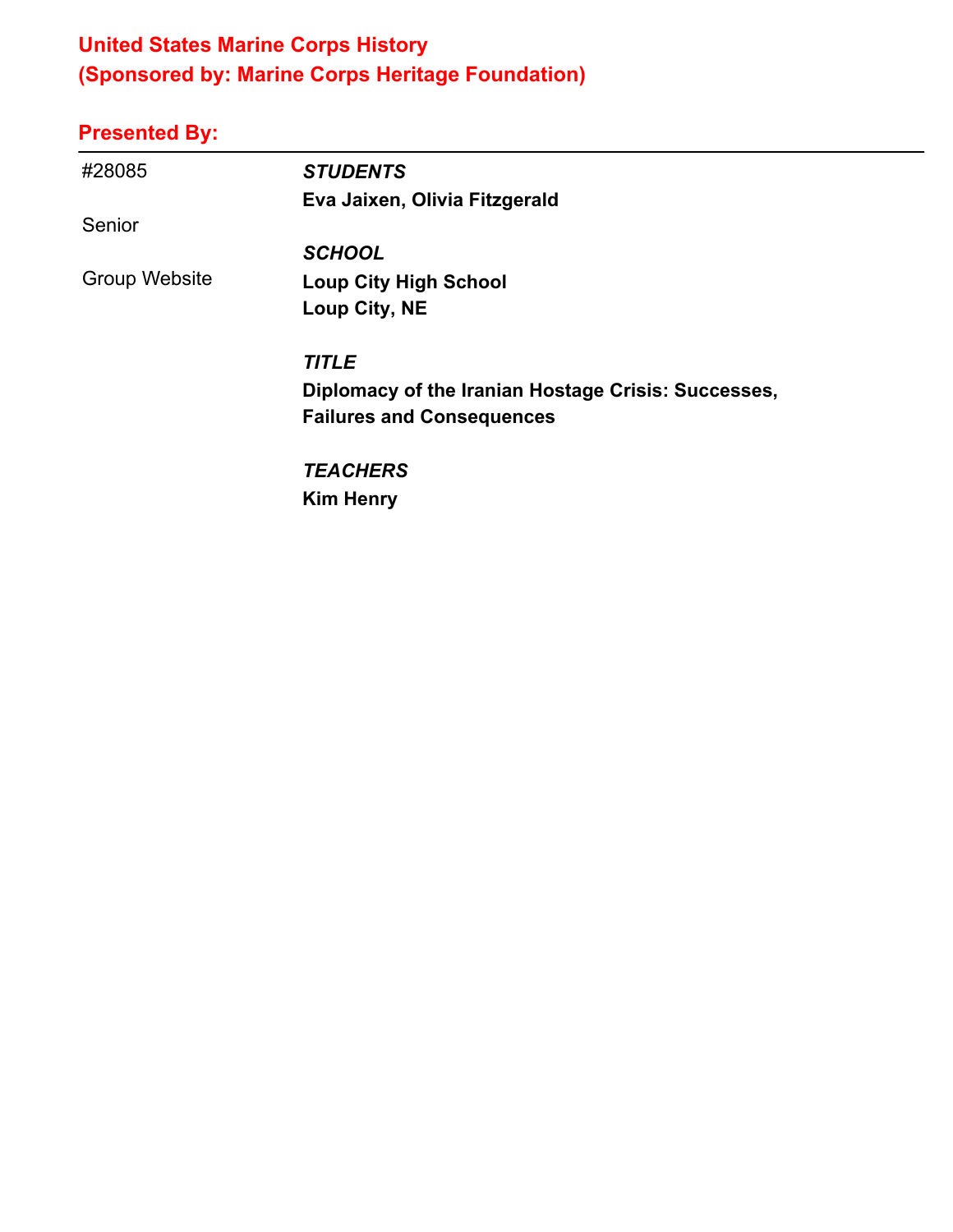#### **White House History (Sponsored by: White House Historical Assocation)**

| #17019                    | <b>STUDENTS</b>                                   |
|---------------------------|---------------------------------------------------|
|                           | <b>Julienne Lim</b>                               |
| Junior                    |                                                   |
|                           | <b>SCHOOL</b>                                     |
| <b>Individual Website</b> | <b>Mary G. Porter Traditional</b>                 |
|                           | Dumfries, VA                                      |
|                           |                                                   |
|                           | <b>TITLE</b>                                      |
|                           | The President's Own: Diplomacy One Note at a Time |
|                           | <b>TEACHERS</b>                                   |
|                           |                                                   |
|                           | <b>Alyssa Ruhlen</b>                              |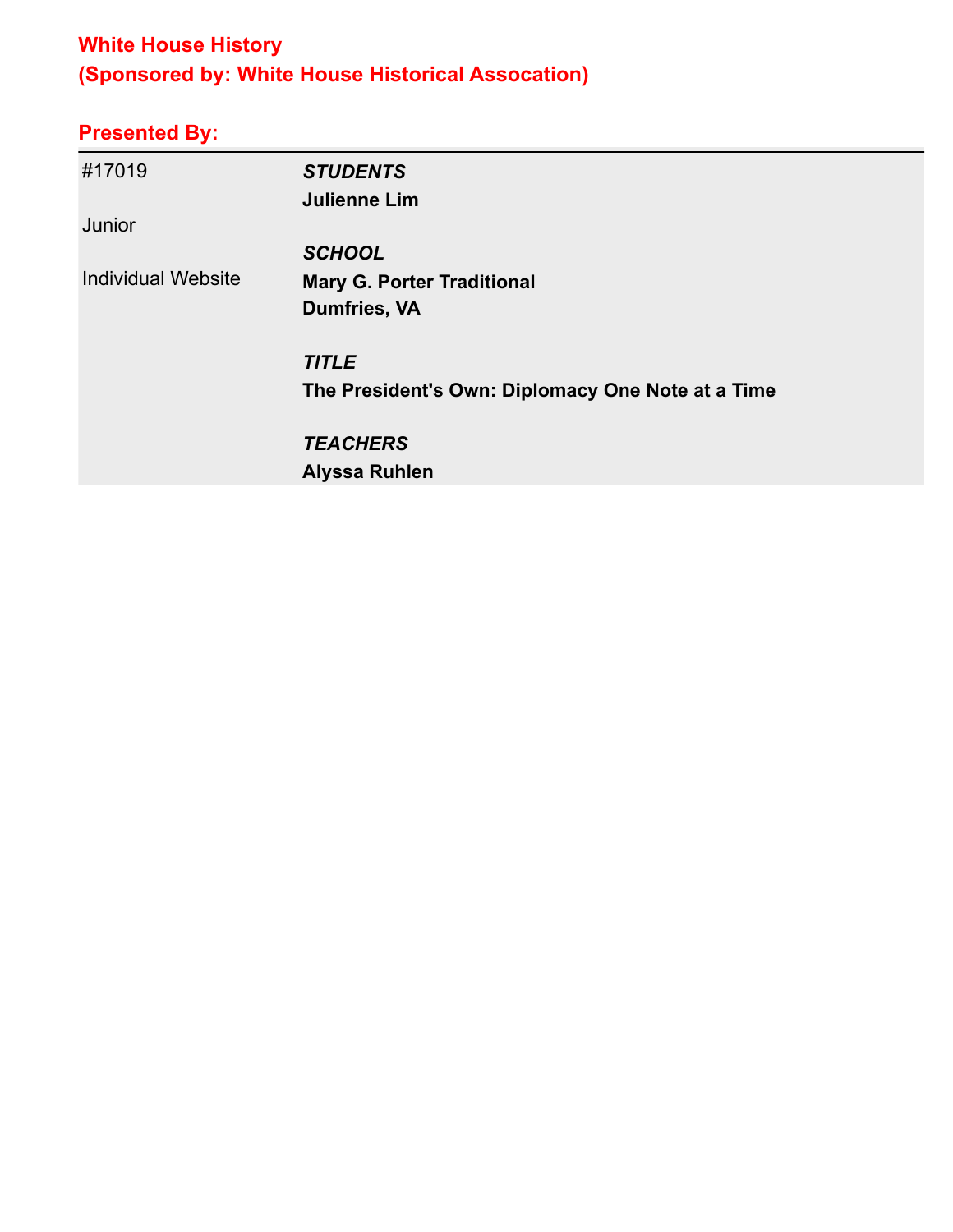#### **White House History (Sponsored by: White House Historical Assocation)**

## **Presented By:**

| #23053      | <b>STUDENTS</b>                                         |
|-------------|---------------------------------------------------------|
|             | <b>Jonathan Dorminy</b>                                 |
| Senior      |                                                         |
|             | <b>SCHOOL</b>                                           |
| Individual  | Sola Fide Home School                                   |
| Performance | <b>McDonough, GA</b>                                    |
|             | <b>TITLE</b>                                            |
|             | The Secret Christmas Trip to the White House: Debate    |
|             | and Diplomacy at the Arcadia Conference of World War II |
|             | <b>TEACHERS</b>                                         |

**Ann Dorminy**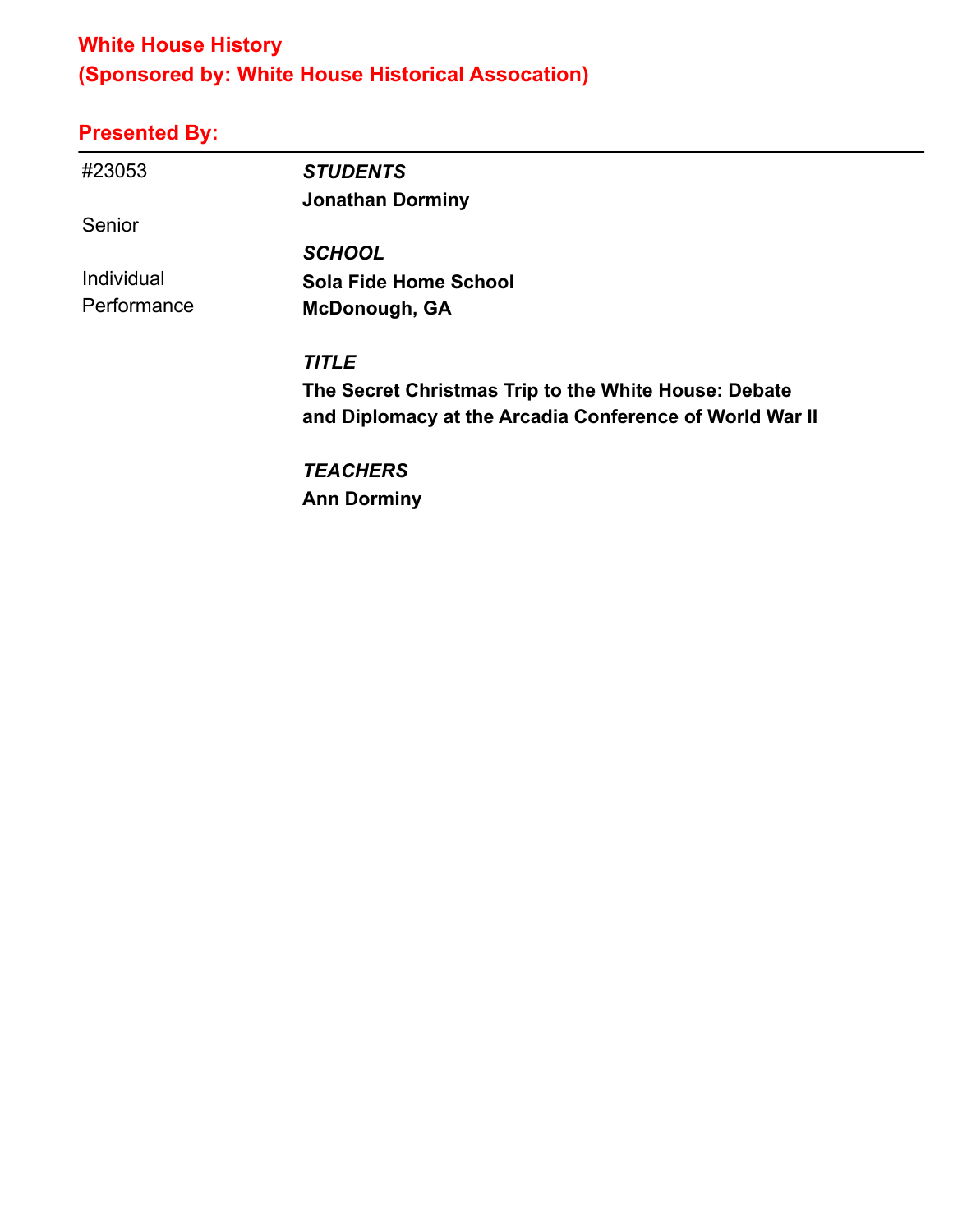## **Women's History (Sponsored by: National Women's History Museum)**

| #20079 | <b>STUDENTS</b>                                    |
|--------|----------------------------------------------------|
|        | <b>June Dorsch</b>                                 |
| Senior |                                                    |
|        | <b>SCHOOL</b>                                      |
| Paper  | <b>Poly Prep Country Day School</b>                |
|        | <b>Brooklyn, NY</b>                                |
|        | <b>TITLE</b>                                       |
|        | A New Diplomacy: Indigenous Women and the Fight to |
|        | <b>End Forced Sterilization</b>                    |
|        | <b>TEACHERS</b>                                    |
|        | <b>Margaret Moslander</b>                          |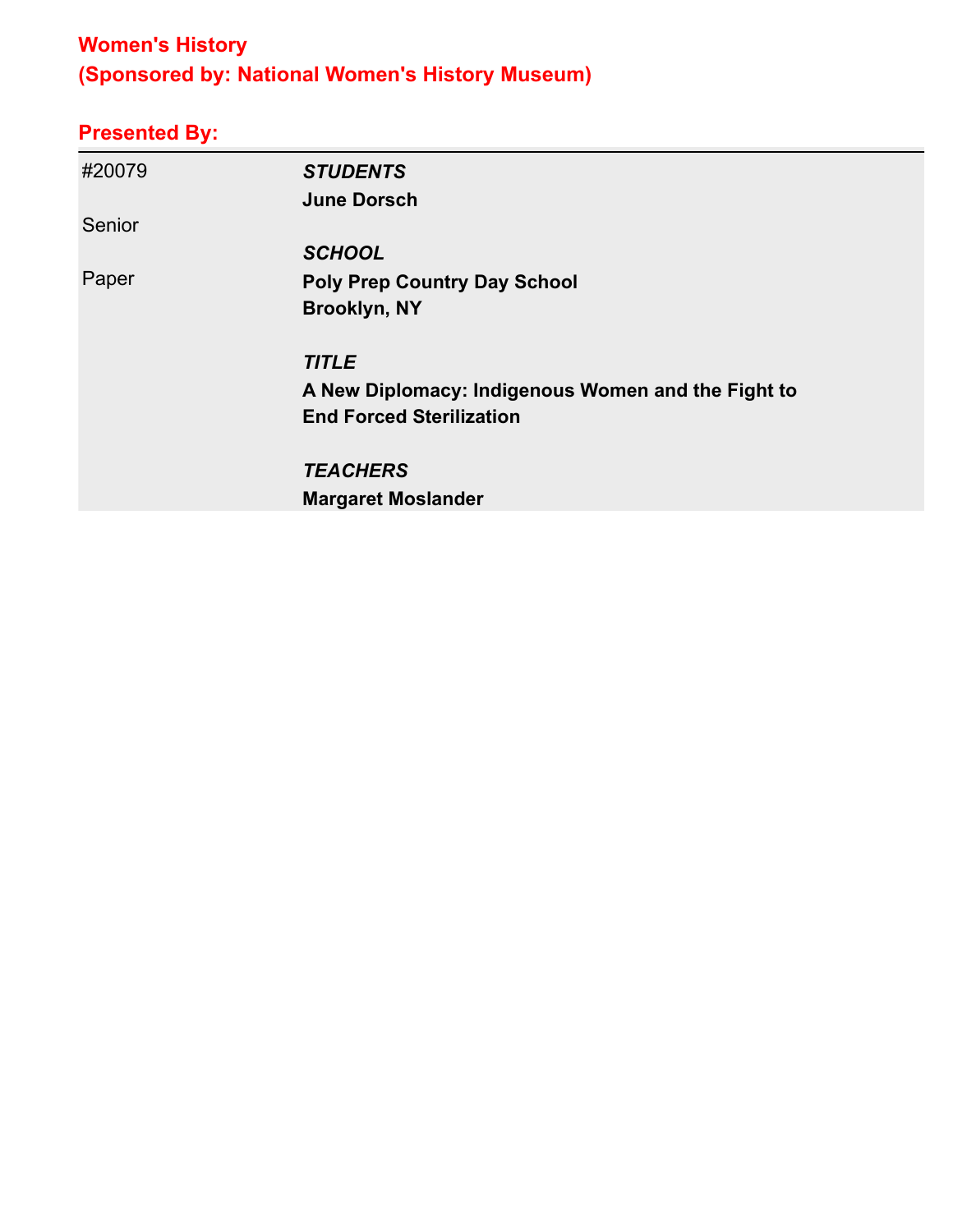## **World War II History Prize (Sponsored by: National World War II Museum)**

| #14055                   | <b>STUDENTS</b>                         |
|--------------------------|-----------------------------------------|
|                          | Erin Selvaggio, Nora Greenleaf          |
| Junior                   |                                         |
|                          | <b>SCHOOL</b>                           |
| <b>Group Performance</b> | <b>Whitestone Farms Training Center</b> |
|                          | <b>Delta Junction, AK</b>               |
|                          | <b>TITLE</b>                            |
|                          | The Diplomats of Lend-Lease             |
|                          | <b>TEACHERS</b>                         |
|                          | <b>Lynn Chavez</b>                      |